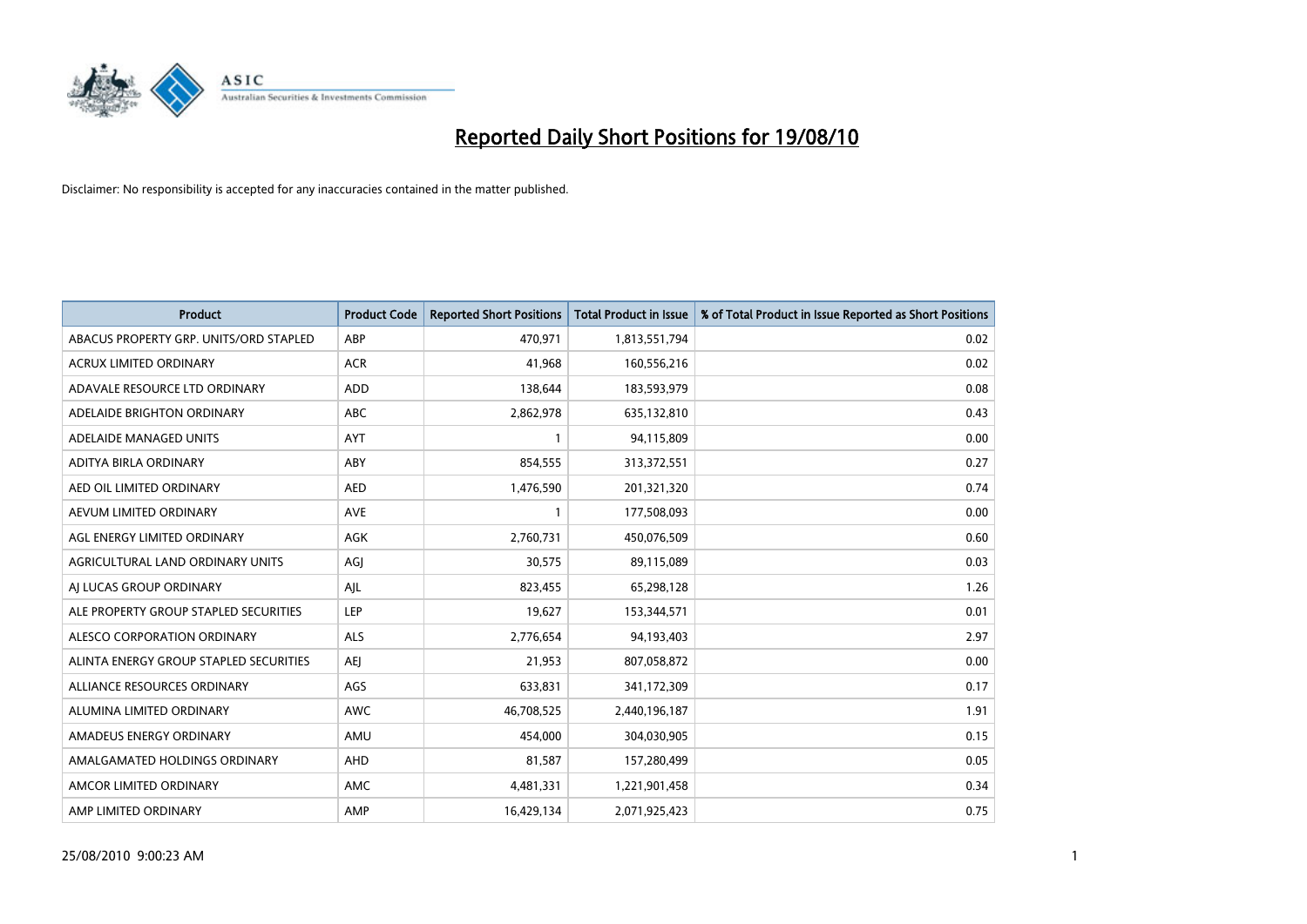

| <b>Product</b>                          | <b>Product Code</b> | <b>Reported Short Positions</b> | Total Product in Issue | % of Total Product in Issue Reported as Short Positions |
|-----------------------------------------|---------------------|---------------------------------|------------------------|---------------------------------------------------------|
| AMPELLA MINING ORDINARY                 | <b>AMX</b>          | 17,334                          | 177,325,108            | 0.01                                                    |
| ANDEAN RESOURCES LTD ORDINARY           | <b>AND</b>          | 390,250                         | 542,232,867            | 0.06                                                    |
| ANSELL LIMITED ORDINARY                 | <b>ANN</b>          | 1,588,913                       | 131,577,652            | 1.20                                                    |
| ANTARES ENERGY LTD ORDINARY             | <b>AZZ</b>          | 188,343                         | 299,333,110            | 0.06                                                    |
| ANZ BANKING GRP LTD ORDINARY            | ANZ                 | 5,090,935                       | 2,559,301,430          | 0.16                                                    |
| APA GROUP STAPLED SECURITIES            | <b>APA</b>          | 5,655,526                       | 542,318,629            | 1.05                                                    |
| APEX MINERALS NL ORDINARY               | <b>AXM</b>          | 885,146                         | 3,567,819,909          | 0.02                                                    |
| APN EUROPEAN RETAIL UNITS STAPLED SEC.  | <b>AEZ</b>          | 11,832                          | 544,910,660            | 0.00                                                    |
| APN NEWS & MEDIA ORDINARY               | <b>APN</b>          | 4,538,413                       | 598,823,853            | 0.76                                                    |
| APOLLO GAS LIMITED ORDINARY             | <b>AZO</b>          | 71,180                          | 83,488,660             | 0.09                                                    |
| AQUARIUS PLATINUM. ORDINARY             | <b>AOP</b>          | 4,472,948                       | 463,231,008            | 0.97                                                    |
| AQUILA RESOURCES ORDINARY               | <b>AQA</b>          | 1,469,424                       | 322,273,136            | 0.44                                                    |
| ARAFURA RESOURCE LTD ORDINARY           | <b>ARU</b>          | 58,061                          | 290,640,342            | 0.02                                                    |
| ARDENT LEISURE GROUP STAPLED SECURITIES | AAD                 | 29,869                          | 309,109,468            | 0.01                                                    |
| ARISTOCRAT LEISURE ORDINARY             | <b>ALL</b>          | 21,496,736                      | 533,379,348            | 4.04                                                    |
| ARROW ENERGY ORDINARY                   | <b>AOE</b>          | 287,240                         | 734,120,686            | 0.04                                                    |
| ASCIANO GROUP STAPLED SECURITIES        | <b>AIO</b>          | 21,546,865                      | 2,926,103,883          | 0.73                                                    |
| ASG GROUP LIMITED ORDINARY              | <b>ASZ</b>          | 37,398                          | 151,836,046            | 0.02                                                    |
| ASPEN GROUP ORD/UNITS STAPLED           | APZ                 | 396,774                         | 579,980,076            | 0.06                                                    |
| ASTON RES LTD ORDINARY                  | <b>AZT</b>          | 51,667                          | 204,527,604            | 0.03                                                    |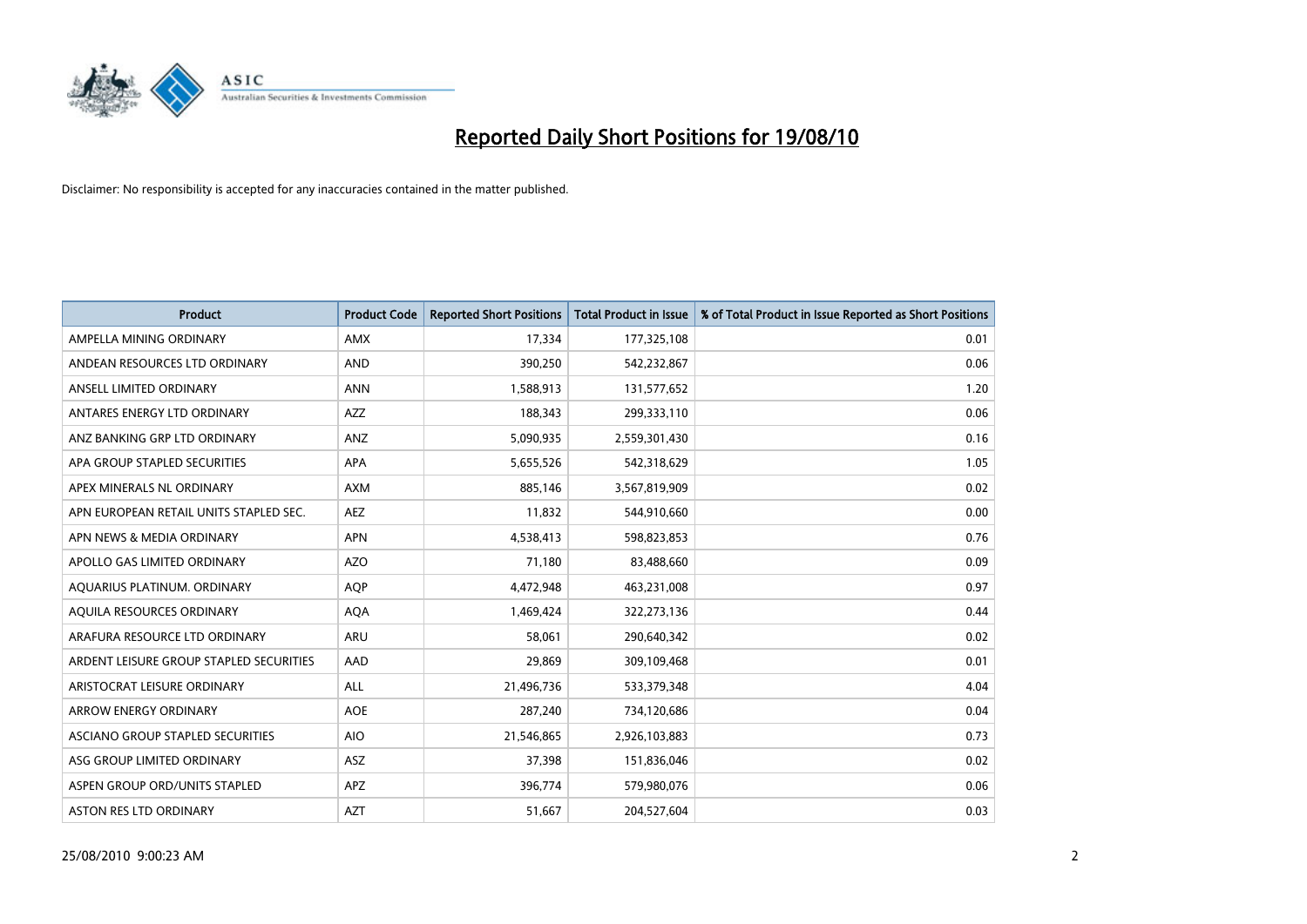

| <b>Product</b>                          | <b>Product Code</b> | <b>Reported Short Positions</b> | <b>Total Product in Issue</b> | % of Total Product in Issue Reported as Short Positions |
|-----------------------------------------|---------------------|---------------------------------|-------------------------------|---------------------------------------------------------|
| ASTRO JAP PROP GROUP STAPLED SECURITIES | AJA                 | 42,213                          | 508,212,161                   | 0.01                                                    |
| ASX LIMITED ORDINARY                    | <b>ASX</b>          | 3,128,899                       | 173,576,316                   | 1.81                                                    |
| ATLAS IRON LIMITED ORDINARY             | <b>AGO</b>          | 10,002,154                      | 473,773,816                   | 2.09                                                    |
| AUCKLAND INTERNATION ORDINARY           | AIA                 | 54                              | 1,310,392,831                 | 0.00                                                    |
| <b>AURORA OIL &amp; GAS ORDINARY</b>    | <b>AUT</b>          | 34,219                          | 276,190,342                   | 0.01                                                    |
| AUROX RESOURCES ORDINARY                | AXO                 | 2                               | 196,044,413                   | 0.00                                                    |
| <b>AUSDRILL LIMITED ORDINARY</b>        | <b>ASL</b>          | 32,024                          | 254,290,140                   | 0.00                                                    |
| AUSENCO LIMITED ORDINARY                | AAX                 | 2,907,840                       | 122,427,576                   | 2.38                                                    |
| AUST VINTAGE LTD ORDINARY               | <b>AVG</b>          | 62,398                          | 128,282,317                   | 0.05                                                    |
| <b>AUSTAL LIMITED ORDINARY</b>          | ASB                 | 252,491                         | 188,069,638                   | 0.13                                                    |
| AUSTAR UNITED ORDINARY                  | <b>AUN</b>          | 11,444,681                      | 1,260,030,198                 | 0.92                                                    |
| <b>AUSTBROKERS HOLDINGS ORDINARY</b>    | <b>AUB</b>          | 2                               | 52,736,987                    | 0.00                                                    |
| AUSTEREO GROUP LTD. ORDINARY            | <b>AEO</b>          | 8,725                           | 344,798,708                   | 0.00                                                    |
| AUSTRALAND PROPERTY STAPLED SECURITY    | <b>ALZ</b>          | 456,626                         | 576,837,197                   | 0.07                                                    |
| AUSTRALIAN AGRICULT, ORDINARY           | AAC                 | 4,575,795                       | 264,264,459                   | 1.71                                                    |
| AUSTRALIAN EDUCATION UNITS              | <b>AEU</b>          | 625,000                         | 134,973,383                   | 0.46                                                    |
| AUSTRALIAN INFRASTR, UNITS/ORDINARY     | <b>AIX</b>          | 351,277                         | 620,733,944                   | 0.05                                                    |
| AUSTRALIAN MINES LTD ORDINARY           | <b>AUZ</b>          | 1,400,000                       | 6,981,662,168                 | 0.02                                                    |
| AUSTRALIAN PHARM, ORDINARY              | API                 | 571,987                         | 488,115,883                   | 0.11                                                    |
| AUTOMOTIVE HOLDINGS ORDINARY            | AHE                 | 2,442                           | 225,731,300                   | 0.00                                                    |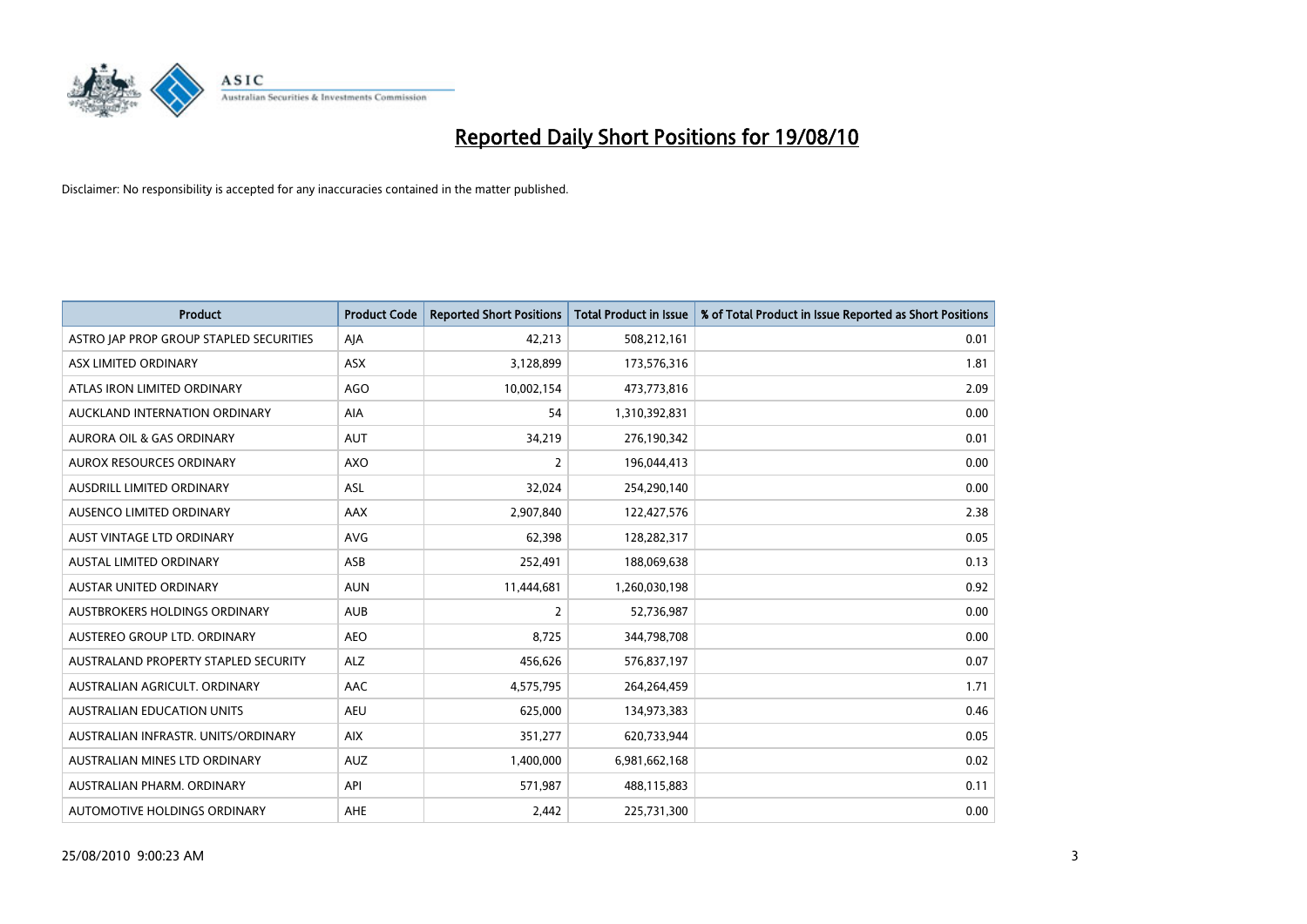

| <b>Product</b>                       | <b>Product Code</b> | <b>Reported Short Positions</b> | <b>Total Product in Issue</b> | % of Total Product in Issue Reported as Short Positions |
|--------------------------------------|---------------------|---------------------------------|-------------------------------|---------------------------------------------------------|
| AVEXA LIMITED ORDINARY               | <b>AVX</b>          | 243,657                         | 847,688,779                   | 0.03                                                    |
| AVOCA RESOURCES ORDINARY             | <b>AVO</b>          | 13,325,720                      | 290,892,011                   | 4.55                                                    |
| AWB LIMITED ORDINARY                 | <b>AWB</b>          | 2,518,440                       | 817,304,356                   | 0.30                                                    |
| AWE LIMITED ORDINARY                 | <b>AWE</b>          | 907,205                         | 521,871,941                   | 0.17                                                    |
| AXA ASIA PACIFIC ORDINARY            | <b>AXA</b>          | 757,626                         | 2,067,095,545                 | 0.03                                                    |
| BANK OF QUEENSLAND. ORDINARY         | <b>BOQ</b>          | 358,619                         | 215,681,127                   | 0.17                                                    |
| <b>BANNERMAN RESOURCES ORDINARY</b>  | <b>BMN</b>          | 431,239                         | 201,710,934                   | 0.21                                                    |
| <b>BASS STRAIT OIL CO ORDINARY</b>   | <b>BAS</b>          | 1,482                           | 291,030,250                   | 0.00                                                    |
| BATAVIA MINING ORDINARY              | <b>BTV</b>          | 2,500                           | 153,032,145                   | 0.00                                                    |
| <b>BAUXITE RESOURCE LTD ORDINARY</b> | <b>BAU</b>          | 44,797                          | 234,379,896                   | 0.02                                                    |
| BEACH ENERGY LIMITED ORDINARY        | <b>BPT</b>          | 1,553,884                       | 1,092,548,972                 | 0.14                                                    |
| BENDIGO AND ADELAIDE ORDINARY        | <b>BEN</b>          | 3,864,522                       | 354,487,961                   | 1.08                                                    |
| BENDIGO MINING LTD ORDINARY          | <b>BDG</b>          | 7,015,251                       | 509,712,735                   | 1.37                                                    |
| BERKELEY RESOURCES ORDINARY          | <b>BKY</b>          | 8,324                           | 137,590,319                   | 0.00                                                    |
| <b>BHP BILLITON LIMITED ORDINARY</b> | <b>BHP</b>          | 30,890,889                      | 3,356,081,497                 | 0.90                                                    |
| <b>BILLABONG ORDINARY</b>            | <b>BBG</b>          | 5,171,417                       | 253,122,552                   | 2.03                                                    |
| <b>BIOTA HOLDINGS ORDINARY</b>       | <b>BTA</b>          | 1,609,939                       | 179,244,153                   | 0.91                                                    |
| <b>BISALLOY STEEL ORDINARY</b>       | <b>BIS</b>          | 84,480                          | 216,455,965                   | 0.04                                                    |
| BKI INVESTMENT LTD ORDINARY          | BKI                 | 508                             | 418,566,158                   | 0.00                                                    |
| <b>BLACKTHORN RESOURCES ORDINARY</b> | <b>BTR</b>          | 35.848                          | 106,885,300                   | 0.03                                                    |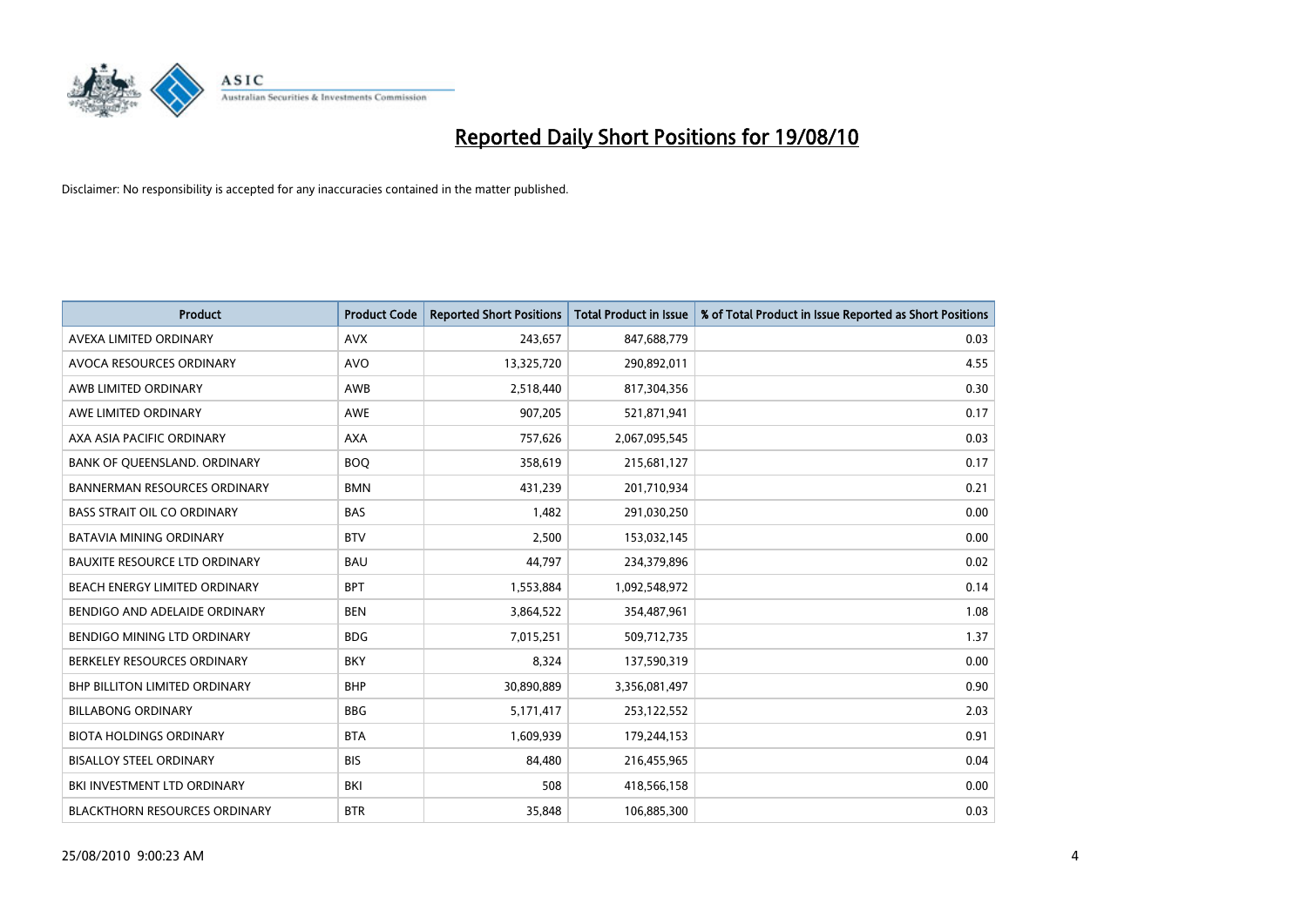

| <b>Product</b>                           | <b>Product Code</b> | <b>Reported Short Positions</b> | <b>Total Product in Issue</b> | % of Total Product in Issue Reported as Short Positions |
|------------------------------------------|---------------------|---------------------------------|-------------------------------|---------------------------------------------------------|
| <b>BLUESCOPE STEEL LTD ORDINARY</b>      | <b>BSL</b>          | 11,807,456                      | 1,823,322,017                 | 0.62                                                    |
| <b>BOART LONGYEAR ORDINARY</b>           | <b>BLY</b>          | 3,205,450                       | 461,163,412                   | 0.69                                                    |
| <b>BOOM LOGISTICS ORDINARY</b>           | <b>BOL</b>          | 362,999                         | 460,795,156                   | 0.08                                                    |
| BORAL LIMITED. ORDINARY                  | <b>BLD</b>          | 16,908,381                      | 718,853,617                   | 2.31                                                    |
| BOTSWANA METALS LTD ORDINARY             | <b>BML</b>          | 7,000                           | 106,087,760                   | 0.01                                                    |
| <b>BOW ENERGY LIMITED ORDINARY</b>       | <b>BOW</b>          | 2,285,336                       | 280,607,187                   | 0.82                                                    |
| <b>BRADKEN LIMITED ORDINARY</b>          | <b>BKN</b>          | 716,631                         | 138,752,259                   | 0.51                                                    |
| <b>BRAMBLES LIMITED ORDINARY</b>         | <b>BXB</b>          | 8,355,120                       | 1,422,234,685                 | 0.58                                                    |
| BRAVURA SOLUTIONS ORDINARY               | <b>BVA</b>          | 1,252,779                       | 648,127,461                   | 0.19                                                    |
| <b>BREVILLE GROUP LTD ORDINARY</b>       | <b>BRG</b>          | 2,740                           | 129,515,322                   | 0.00                                                    |
| <b>BRICKWORKS LIMITED ORDINARY</b>       | <b>BKW</b>          | 14,766                          | 147,235,904                   | 0.01                                                    |
| <b>BROCKMAN RESOURCES ORDINARY</b>       | <b>BRM</b>          | 125,512                         | 141,588,151                   | 0.09                                                    |
| BT INVESTMENT MNGMNT ORDINARY            | <b>BTT</b>          | 556,930                         | 160,000,000                   | 0.35                                                    |
| <b>BUNNINGS WAREHOUSE ORDINARY UNITS</b> | <b>BWP</b>          | 451,193                         | 420,711,773                   | 0.11                                                    |
| <b>BURU ENERGY ORDINARY</b>              | <b>BRU</b>          | 171,612                         | 182,769,813                   | 0.09                                                    |
| CABCHARGE AUSTRALIA ORDINARY             | CAB                 | 1,428,287                       | 120,437,014                   | 1.19                                                    |
| CALTEX AUSTRALIA ORDINARY                | <b>CTX</b>          | 6,540,159                       | 270,000,000                   | 2.44                                                    |
| CAMPBELL BROTHERS ORDINARY               | <b>CPB</b>          | 308,571                         | 63,517,495                    | 0.50                                                    |
| CAPE LAMBERT RES LTD ORDINARY            | <b>CFE</b>          | 287,047                         | 593,166,467                   | 0.04                                                    |
| <b>CARBON ENERGY ORDINARY</b>            | <b>CNX</b>          | 583,636                         | 609,497,650                   | 0.09                                                    |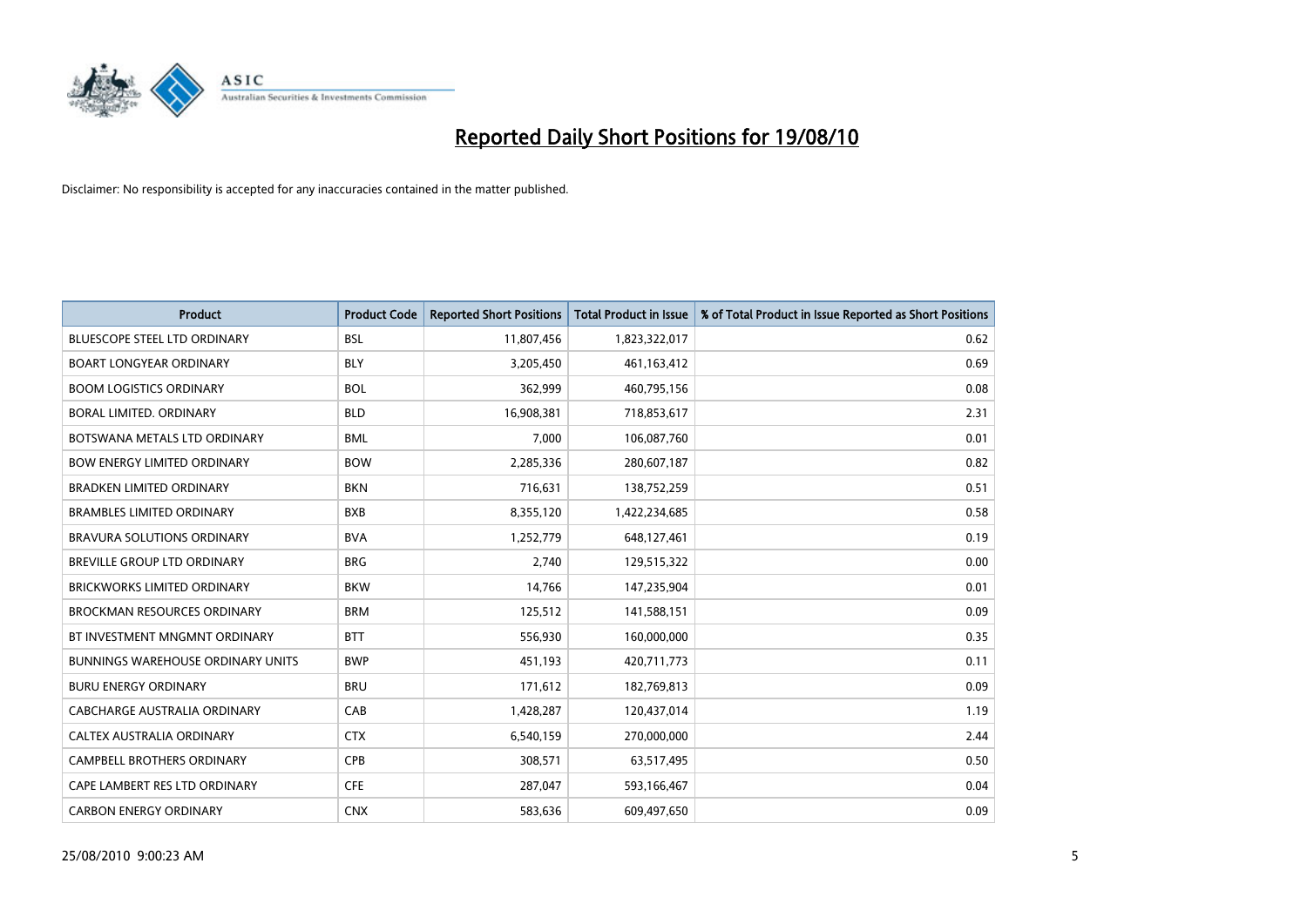

| <b>Product</b>                                | <b>Product Code</b> | <b>Reported Short Positions</b> | Total Product in Issue | % of Total Product in Issue Reported as Short Positions |
|-----------------------------------------------|---------------------|---------------------------------|------------------------|---------------------------------------------------------|
| <b>CARDNO LIMITED ORDINARY</b>                | CDD                 | 12,795                          | 105,599,600            | 0.01                                                    |
| CARNARVON PETROLEUM ORDINARY                  | <b>CVN</b>          | 989,845                         | 686,759,634            | 0.13                                                    |
| <b>CARNEGIE WAVE ENERGY ORDINARY</b>          | <b>CWE</b>          | 83.000                          | 565,237,627            | 0.01                                                    |
| CARPATHIAN RESOURCES ORDINARY                 | <b>CPN</b>          | 75,000                          | 265,533,501            | 0.03                                                    |
| CARPENTARIA EXP. LTD ORDINARY                 | CAP                 | 9,777                           | 93,821,301             | 0.01                                                    |
| CARSALES.COM LTD ORDINARY                     | <b>CRZ</b>          | 1,033,433                       | 232,490,800            | 0.45                                                    |
| CASH CONVERTERS ORD/DIV ACCESS                | CCV                 | 30,519                          | 379,761,025            | 0.00                                                    |
| <b>CASPIAN OIL &amp; GAS ORDINARY</b>         | CIG                 | 50,000                          | 1,331,500,513          | 0.00                                                    |
| CATALPA RESOURCES ORDINARY                    | CAH                 | 104,016                         | 162,749,311            | 0.06                                                    |
| <b>CEC GROUP LIMITED ORDINARY</b>             | CEG                 | 1,750                           | 79,662,662             | 0.00                                                    |
| <b>CELLNET GROUP ORDINARY</b>                 | <b>CLT</b>          | 1,342                           | 73,135,185             | 0.00                                                    |
| <b>CENTENNIAL COAL ORDINARY</b>               | <b>CEY</b>          | 3,517,311                       | 395,028,737            | 0.89                                                    |
| CENTRAL PETROLEUM ORDINARY                    | <b>CTP</b>          | 11,455                          | 907,291,115            | 0.00                                                    |
| CENTRO PROPERTIES UNITS/ORD STAPLED           | <b>CNP</b>          | 323,831                         | 972,414,514            | 0.03                                                    |
| <b>CENTRO RETAIL GROUP STAPLED SECURITIES</b> | <b>CER</b>          | 709,200                         | 2,286,399,424          | 0.03                                                    |
| CERAMIC FUEL CELLS ORDINARY                   | <b>CFU</b>          | 632,039                         | 1,029,873,280          | 0.07                                                    |
| CFS RETAIL PROPERTY UNITS                     | <b>CFX</b>          | 68,032,447                      | 2,510,727,671          | 2.69                                                    |
| CHALLENGER DIV.PRO. STAPLED UNITS             | <b>CDI</b>          | 151,355                         | 913,426,007            | 0.01                                                    |
| <b>CHALLENGER F.S.G.LTD ORDINARY</b>          | <b>CGF</b>          | 10,846,735                      | 499,473,232            | 2.17                                                    |
| CHALLENGER INFRAST. STAPLED UNITS             | <b>CIF</b>          | 8,420                           | 317,867,768            | 0.00                                                    |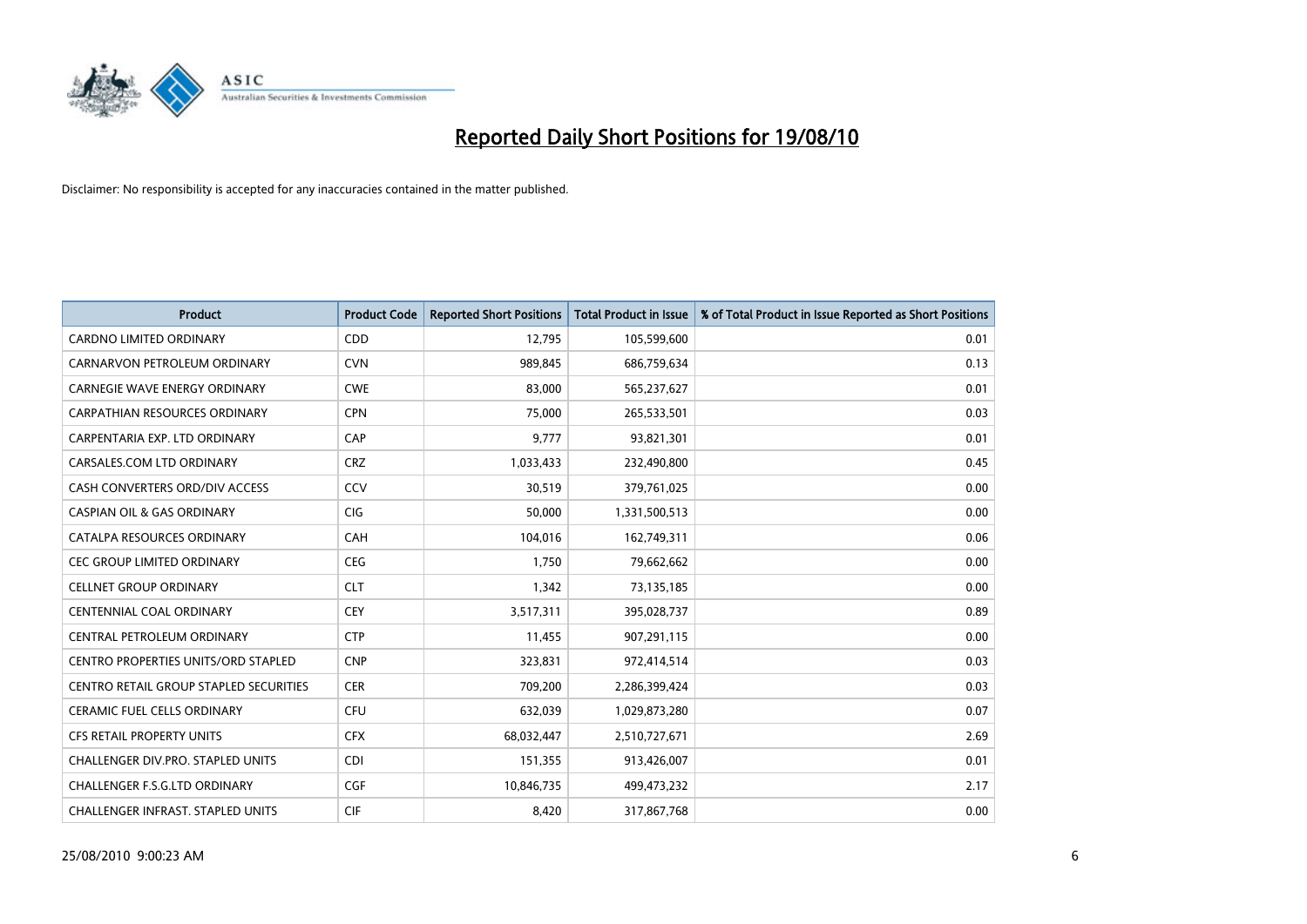

| <b>Product</b>                          | <b>Product Code</b> | <b>Reported Short Positions</b> | <b>Total Product in Issue</b> | % of Total Product in Issue Reported as Short Positions |
|-----------------------------------------|---------------------|---------------------------------|-------------------------------|---------------------------------------------------------|
| <b>CHANDLER MACLEOD LTD ORDINARY</b>    | <b>CMG</b>          | 11,970                          | 421,812,960                   | 0.00                                                    |
| CHARTER HALL GROUP STAPLED US PROHIBIT. | <b>CHC</b>          | 785,525                         | 1,212,723,832                 | 0.05                                                    |
| <b>CHARTER HALL OFFICE UNIT</b>         | CQO                 | 1,368,597                       | 4,872,354,215                 | 0.02                                                    |
| <b>CHARTER HALL RETAIL UNITS</b>        | <b>COR</b>          | 3,425,440                       | 1,505,216,260                 | 0.22                                                    |
| CHEMGENEX PHARMACEUT ORDINARY           | <b>CXS</b>          | 221,509                         | 283,348,870                   | 0.08                                                    |
| CITADEL RESOURCE GRP ORDINARY           | CGG                 | 1,973,634                       | 2,367,091,408                 | 0.08                                                    |
| CITIGOLD CORP LTD ORDINARY              | <b>CTO</b>          | 2,162,947                       | 928,565,634                   | 0.24                                                    |
| CLINUVEL PHARMACEUT. ORDINARY           | <b>CUV</b>          | 41,277                          | 303,423,665                   | 0.01                                                    |
| <b>CLOUGH LIMITED ORDINARY</b>          | <b>CLO</b>          | 507,724                         | 768,806,269                   | 0.06                                                    |
| <b>COAL &amp; ALLIED ORDINARY</b>       | <b>CNA</b>          | 2,339                           | 86,584,735                    | 0.00                                                    |
| COAL OF AFRICA LTD ORDINARY             | <b>CZA</b>          | 399,346                         | 530,514,663                   | 0.08                                                    |
| COCA-COLA AMATIL ORDINARY               | <b>CCL</b>          | 2,661,918                       | 754,602,169                   | 0.33                                                    |
| <b>COCHLEAR LIMITED ORDINARY</b>        | <b>COH</b>          | 609,058                         | 56,565,293                    | 1.06                                                    |
| <b>COCKATOO COAL ORDINARY</b>           | <b>COK</b>          | 657,805                         | 602,507,380                   | 0.11                                                    |
| <b>COEUR D'ALENE MINES. CDI 1:1</b>     | <b>CXC</b>          | 1,000                           | 4,427,833                     | 0.02                                                    |
| COFFEY INTERNATIONAL ORDINARY           | COF                 | 14,409                          | 129,035,760                   | 0.01                                                    |
| COMMONWEALTH BANK, ORDINARY             | <b>CBA</b>          | 15,622,974                      | 1,548,817,874                 | 0.96                                                    |
| COMMONWEALTH PROP ORDINARY UNITS        | <b>CPA</b>          | 20,968,111                      | 2,012,803,230                 | 1.05                                                    |
| <b>COMPASS RESOURCES ORDINARY</b>       | <b>CMR</b>          | 101,480                         | 147,402,920                   | 0.07                                                    |
| <b>COMPUTERSHARE LTD ORDINARY</b>       | <b>CPU</b>          | 3,218,437                       | 555,664,059                   | 0.58                                                    |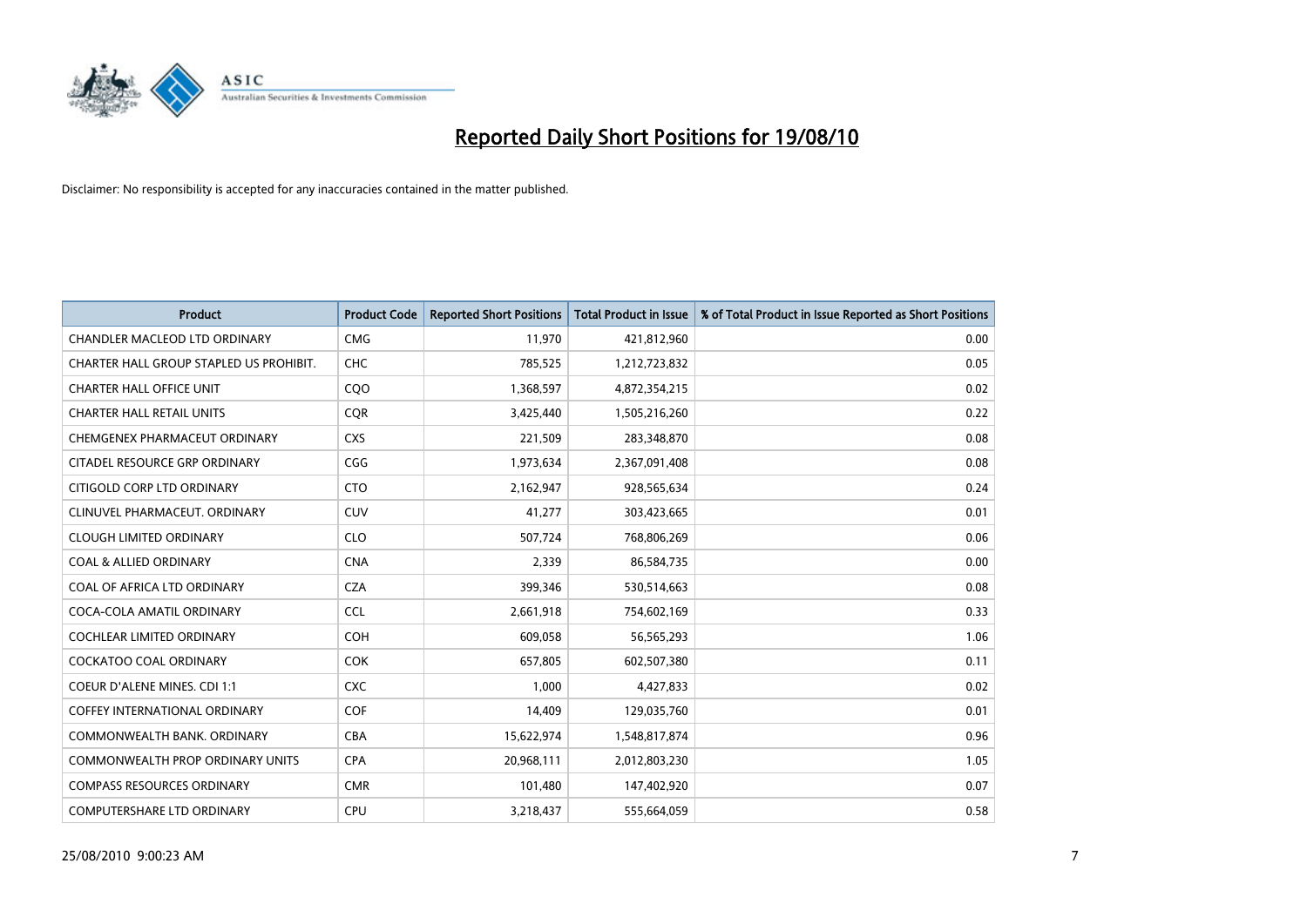

| <b>Product</b>                           | <b>Product Code</b> | <b>Reported Short Positions</b> | <b>Total Product in Issue</b> | % of Total Product in Issue Reported as Short Positions |
|------------------------------------------|---------------------|---------------------------------|-------------------------------|---------------------------------------------------------|
| <b>CONNECTEAST GROUP STAPLED</b>         | <b>CEU</b>          | 28,795,188                      | 3,940,145,951                 | 0.74                                                    |
| CONQUEST MINING ORDINARY                 | COT                 | 451,894                         | 353,151,103                   | 0.12                                                    |
| CONSOLIDATED MEDIA, ORDINARY             | <b>CMI</b>          | 4,309,390                       | 596,758,471                   | 0.73                                                    |
| CONTANGO MICROCAP ORDINARY               | <b>CTN</b>          | 7,500                           | 150,088,688                   | 0.00                                                    |
| <b>COOPER ENERGY LTD ORDINARY</b>        | <b>COE</b>          | 14,860                          | 292,576,001                   | 0.01                                                    |
| COPPER STRIKE LTD ORDINARY               | <b>CSE</b>          | 714                             | 116,455,571                   | 0.00                                                    |
| <b>CORPORATE EXPRESS ORDINARY</b>        | <b>CXP</b>          | 148                             | 169,366,966                   | 0.00                                                    |
| <b>COUNT FINANCIAL ORDINARY</b>          | COU                 | 1,382,764                       | 258,835,269                   | 0.53                                                    |
| CRANE GROUP LIMITED ORDINARY             | <b>CRG</b>          | 3,703,691                       | 78,286,427                    | 4.71                                                    |
| <b>CROMWELL GROUP STAPLED SECURITIES</b> | <b>CMW</b>          | 106,982                         | 879,834,934                   | 0.01                                                    |
| <b>CROWN LIMITED ORDINARY</b>            | <b>CWN</b>          | 5,532,726                       | 753,555,290                   | 0.71                                                    |
| <b>CSG LIMITED ORDINARY</b>              | CSV                 | 105,090                         | 242,896,695                   | 0.04                                                    |
| <b>CSL LIMITED ORDINARY</b>              | <b>CSL</b>          | 10,798,208                      | 549,698,043                   | 1.92                                                    |
| <b>CSR LIMITED ORDINARY</b>              | <b>CSR</b>          | 6,751,888                       | 1,514,920,814                 | 0.43                                                    |
| <b>CUDECO LIMITED ORDINARY</b>           | CDU                 | 565,979                         | 136,065,740                   | 0.39                                                    |
| <b>CUSTOMERS LIMITED ORDINARY</b>        | <b>CUS</b>          | 62,906                          | 135,521,531                   | 0.05                                                    |
| DART ENERGY LTD ORDINARY                 | <b>DTE</b>          | 1,112,234                       | 419,748,184                   | 0.26                                                    |
| DAVID JONES LIMITED ORDINARY             | DJS.                | 18,284,382                      | 510,945,759                   | 3.56                                                    |
| DECMIL GROUP LIMITED ORDINARY            | <b>DCG</b>          | 17,397                          | 123,754,568                   | 0.01                                                    |
| DEEP YELLOW LIMITED ORDINARY             | <b>DYL</b>          | 44.018                          | 1,125,814,458                 | 0.00                                                    |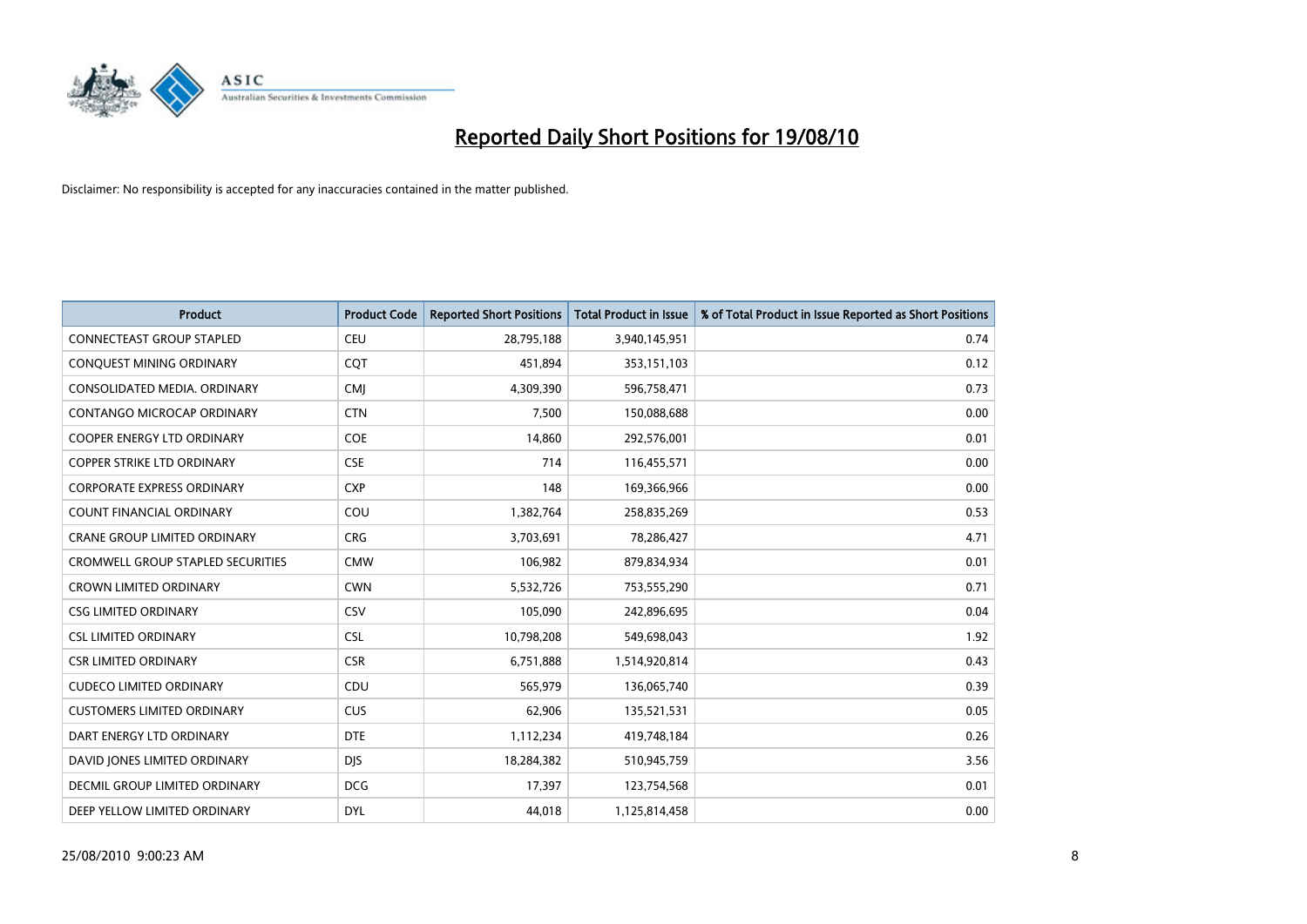

| <b>Product</b>                       | <b>Product Code</b> | <b>Reported Short Positions</b> | <b>Total Product in Issue</b> | % of Total Product in Issue Reported as Short Positions |
|--------------------------------------|---------------------|---------------------------------|-------------------------------|---------------------------------------------------------|
| DEVINE LIMITED ORDINARY              | <b>DVN</b>          | 1,000                           | 634,918,223                   | 0.00                                                    |
| DEXUS PROPERTY GROUP STAPLED UNITS   | <b>DXS</b>          | 17,349,226                      | 4,820,821,799                 | 0.36                                                    |
| DISCOVERY METALS LTD ORDINARY        | <b>DML</b>          | 6,249                           | 302,202,585                   | 0.00                                                    |
| DOMINION MINING ORDINARY             | <b>DOM</b>          | 442,388                         | 103,327,059                   | 0.42                                                    |
| DOMINO PIZZA ENTERPR ORDINARY        | <b>DMP</b>          | $\overline{2}$                  | 68,280,174                    | 0.00                                                    |
| DOWNER EDI LIMITED ORDINARY          | <b>DOW</b>          | 1,987,444                       | 336,582,351                   | 0.61                                                    |
| DUET GROUP STAPLED US PROHIBIT.      | <b>DUE</b>          | 889.851                         | 887,304,690                   | 0.10                                                    |
| DULUXGROUP LIMITED ORDINARY          | <b>DLX</b>          | 444,618                         | 366,945,710                   | 0.10                                                    |
| <b>EASTERN STAR GAS ORDINARY</b>     | ESG                 | 6,127,718                       | 991,272,041                   | 0.60                                                    |
| EDT RETAIL TRUST UNITS               | <b>EDT</b>          | 99,457                          | 4,700,290,868                 | 0.00                                                    |
| <b>ELDERS LIMITED ORDINARY</b>       | <b>ELD</b>          | 10,895,420                      | 448,598,480                   | 2.42                                                    |
| ELDORADO GOLD CORP CDI 1:1           | EAU                 | 38,286                          | 22,388,646                    | 0.17                                                    |
| ELEMENTOS LIMITED ORDINARY           | <b>ELT</b>          | 1.870                           | 48,685,454                    | 0.00                                                    |
| ELIXIR PETROLEUM LTD ORDINARY        | <b>EXR</b>          | 324,400                         | 188,988,472                   | 0.17                                                    |
| <b>EMECO HOLDINGS ORDINARY</b>       | <b>EHL</b>          | 1,898,391                       | 631,237,586                   | 0.31                                                    |
| <b>ENERGY RESOURCES ORDINARY 'A'</b> | <b>ERA</b>          | 384,827                         | 190,737,934                   | 0.19                                                    |
| ENERGY WORLD CORPOR, ORDINARY        | <b>EWC</b>          | 6,612,825                       | 1,561,166,672                 | 0.41                                                    |
| <b>ENTEK ENERGY LTD ORDINARY</b>     | <b>ETE</b>          | 489,903                         | 225,192,535                   | 0.22                                                    |
| <b>ENTELLECT SOLUTIONS ORDINARY</b>  | <b>ESN</b>          | 464,050                         | 1,740,334,200                 | 0.03                                                    |
| ENVESTRA LIMITED ORDINARY            | <b>ENV</b>          | 427.758                         | 1,386,827,962                 | 0.03                                                    |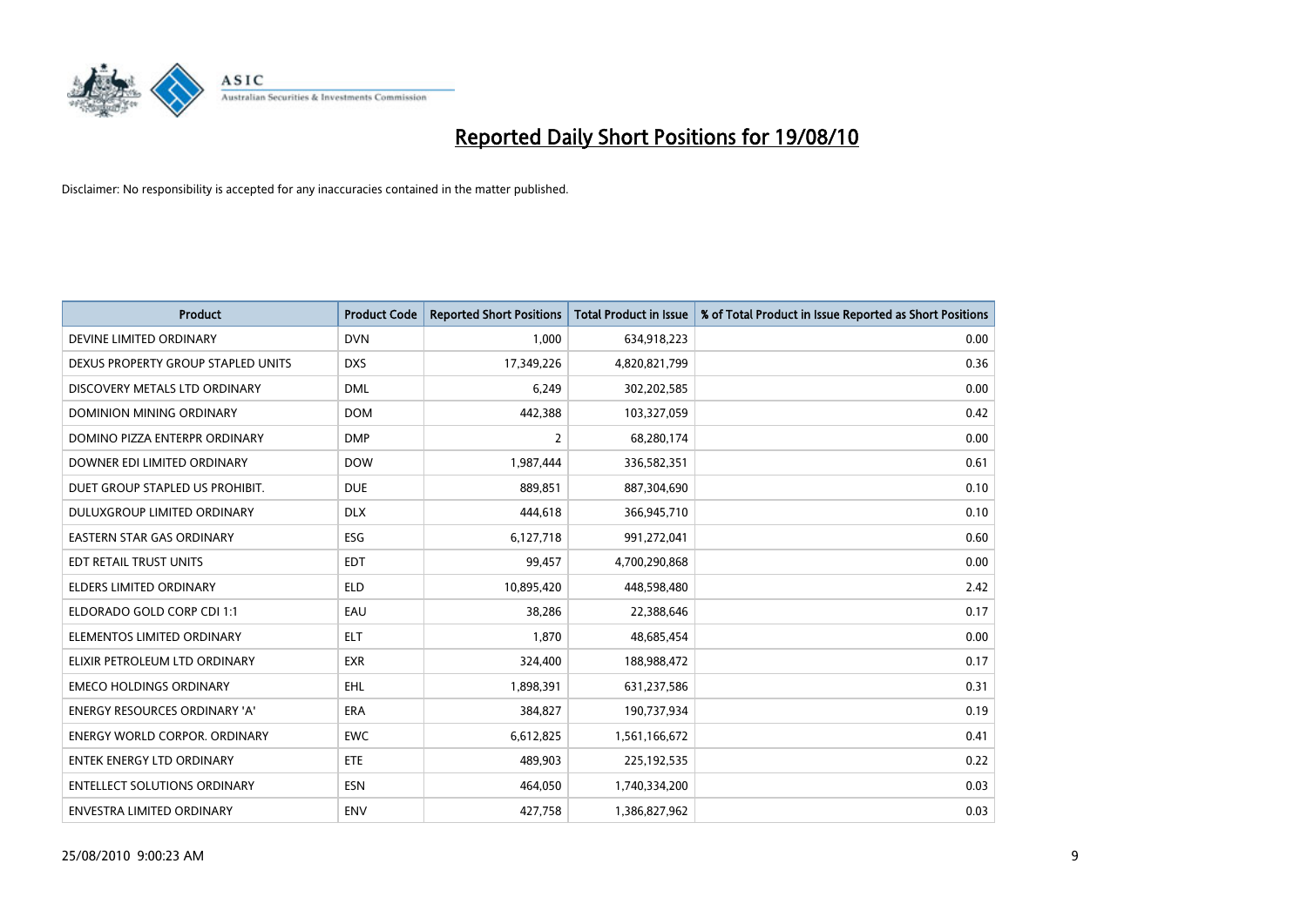

| <b>Product</b>                            | <b>Product Code</b> | <b>Reported Short Positions</b> | <b>Total Product in Issue</b> | % of Total Product in Issue Reported as Short Positions |
|-------------------------------------------|---------------------|---------------------------------|-------------------------------|---------------------------------------------------------|
| EQUINOX MINERALS LTD CHESS DEPOSITARY INT | EON                 | 8,762,705                       | 707,734,878                   | 1.23                                                    |
| EVEREST FINANCIAL ORDINARY                | <b>EFG</b>          | 4,300                           | 251,442,316                   | 0.00                                                    |
| <b>EXTRACT RESOURCES ORDINARY</b>         | <b>EXT</b>          | 1,781,136                       | 243,252,298                   | 0.72                                                    |
| FAIRFAX MEDIA LTD ORDINARY                | <b>FXJ</b>          | 270,257,603                     | 2,351,955,725                 | 11.47                                                   |
| <b>FANTASTIC HOLDINGS ORDINARY</b>        | <b>FAN</b>          | 3,000                           | 102,669,351                   | 0.00                                                    |
| FERRAUS LIMITED ORDINARY                  | <b>FRS</b>          | 370                             | 202,695,137                   | 0.00                                                    |
| FISHER & PAYKEL APP. ORDINARY             | <b>FPA</b>          | 9,183,023                       | 724,235,162                   | 1.27                                                    |
| FISHER & PAYKEL H. ORDINARY               | <b>FPH</b>          | 1,184,331                       | 517,418,502                   | 0.23                                                    |
| FKP PROPERTY GROUP STAPLED SECURITIES     | <b>FKP</b>          | 5,099,010                       | 1,166,821,398                 | 0.44                                                    |
| FLEETWOOD CORP ORDINARY                   | <b>FWD</b>          | 93,434                          | 53,967,182                    | 0.17                                                    |
| FLETCHER BUILDING ORDINARY                | <b>FBU</b>          | 387,024                         | 606,946,993                   | 0.06                                                    |
| FLEXIGROUP LIMITED ORDINARY               | <b>FXL</b>          | 50,997                          | 270,818,164                   | 0.02                                                    |
| FLIGHT CENTRE ORDINARY                    | <b>FLT</b>          | 2,535,789                       | 99,782,560                    | 2.54                                                    |
| FLINDERS MINES LTD ORDINARY               | <b>FMS</b>          | 20,752,618                      | 1,820,149,571                 | 1.15                                                    |
| <b>FOCUS MINERALS LTD ORDINARY</b>        | <b>FML</b>          | 301,999                         | 2,865,543,210                 | 0.01                                                    |
| FORTE ENERGY NL ORDINARY                  | <b>FTE</b>          | 2,658,986                       | 580,658,031                   | 0.46                                                    |
| FORTESCUE METALS GRP ORDINARY             | <b>FMG</b>          | 32,235,511                      | 3,107,448,900                 | 1.03                                                    |
| <b>FOSTER'S GROUP ORDINARY</b>            | FGL                 | 9,740,126                       | 1,930,432,682                 | 0.49                                                    |
| FTD CORPORATION ORDINARY                  | <b>FTD</b>          | 8,088                           | 100,421,069                   | 0.01                                                    |
| FUNTASTIC LIMITED ORDINARY                | <b>FUN</b>          | 322,528                         | 340,997,682                   | 0.09                                                    |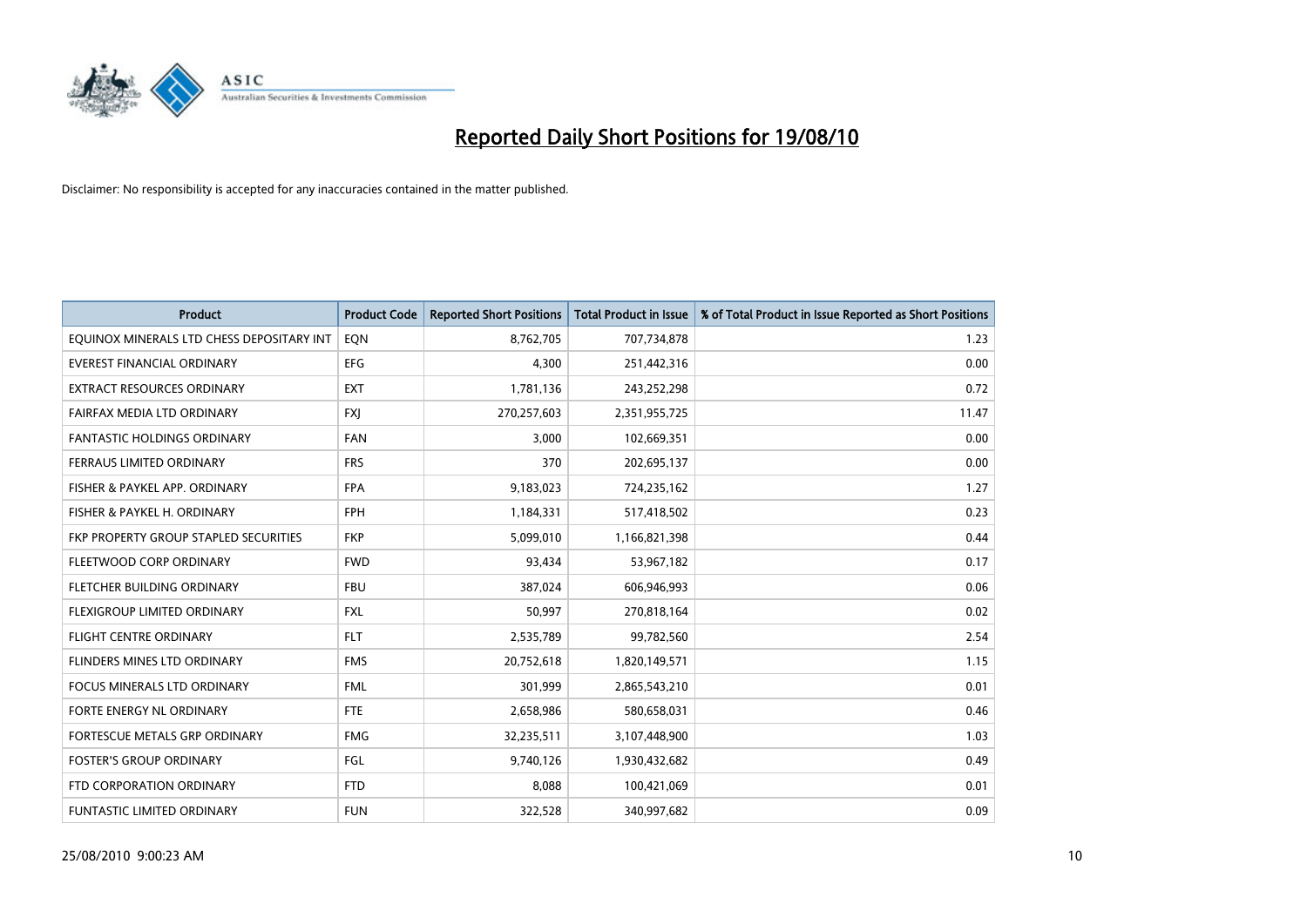

| <b>Product</b>                                   | <b>Product Code</b> | <b>Reported Short Positions</b> | Total Product in Issue | % of Total Product in Issue Reported as Short Positions |
|--------------------------------------------------|---------------------|---------------------------------|------------------------|---------------------------------------------------------|
| <b>G.U.D. HOLDINGS ORDINARY</b>                  | <b>GUD</b>          | 189,305                         | 67,703,709             | 0.27                                                    |
| <b>GALAXY RESOURCES ORDINARY</b>                 | <b>GXY</b>          | 9,329                           | 190,553,358            | 0.00                                                    |
| <b>GEODYNAMICS LIMITED ORDINARY</b>              | GDY                 | 379,317                         | 292,840,219            | 0.13                                                    |
| <b>GINDALBIE METALS LTD ORDINARY</b>             | <b>GBG</b>          | 7,044,351                       | 849,478,099            | 0.82                                                    |
| <b>GIRALIA RESOURCES NL ORDINARY</b>             | <b>GIR</b>          | 284,918                         | 178,360,170            | 0.15                                                    |
| <b>GLOBAL MINING ORDINARY</b>                    | <b>GMI</b>          | 8,951                           | 194,070,347            | 0.00                                                    |
| <b>GLOUCESTER COAL ORDINARY</b>                  | <b>GCL</b>          | 285,661                         | 81,962,133             | 0.35                                                    |
| <b>GME RESOURCES LTD ORDINARY</b>                | <b>GME</b>          | 800                             | 302,352,750            | 0.00                                                    |
| <b>GOLDEN GATE PETROL ORDINARY</b>               | GGP                 | 11,538                          | 975,826,623            | 0.00                                                    |
| <b>GOLDEN WEST RESOURCE ORDINARY</b>             | <b>GWR</b>          | 1,617                           | 164,606,127            | 0.00                                                    |
| <b>GOODMAN FIELDER. ORDINARY</b>                 | <b>GFF</b>          | 3,927,830                       | 1,380,386,438          | 0.29                                                    |
| <b>GOODMAN GROUP STAPLED US PROHIBIT.</b>        | <b>GMG</b>          | 5,450,298                       | 6,369,751,394          | 0.08                                                    |
| <b>GPT GROUP STAPLED SEC.</b>                    | <b>GPT</b>          | 11,525,421                      | 1,855,529,431          | 0.62                                                    |
| <b>GRAINCORP LIMITED A CLASS ORDINARY</b>        | <b>GNC</b>          | 1,352,811                       | 198,318,900            | 0.69                                                    |
| <b>GRANGE RESOURCES, ORDINARY</b>                | <b>GRR</b>          | 1,479,273                       | 1,152,077,403          | 0.13                                                    |
| <b>GREAT SOUTHERN LTD ORDINARY</b>               | <b>GTP</b>          | 4,658,484                       | 643,234,118            | 0.72                                                    |
| <b>GREENLAND MIN EN LTD ORDINARY</b>             | GGG                 | 42,900                          | 249,905,308            | 0.02                                                    |
| <b>GRYPHON MINERALS LTD ORDINARY</b>             | GRY                 | 185,111                         | 234,586,657            | 0.08                                                    |
| <b>GUINNESS PEAT GROUP. CHESS DEPOSITARY INT</b> | GPG                 | 55                              | 305,559,089            | 0.00                                                    |
| <b>GUNNS LIMITED ORDINARY</b>                    | <b>GNS</b>          | 9,996,840                       | 806,734,892            | 1.24                                                    |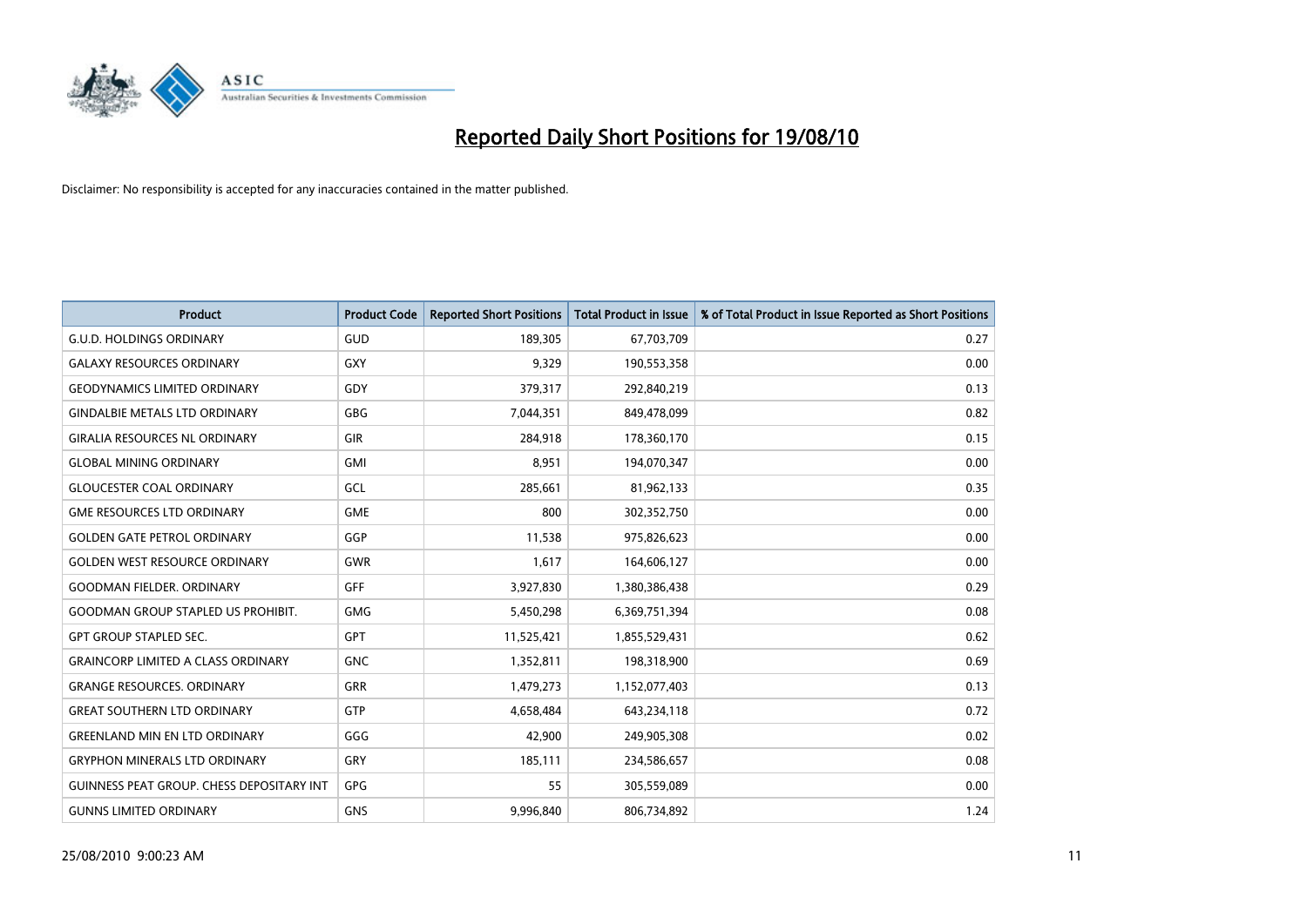

| <b>Product</b>                        | <b>Product Code</b> | <b>Reported Short Positions</b> | <b>Total Product in Issue</b> | % of Total Product in Issue Reported as Short Positions |
|---------------------------------------|---------------------|---------------------------------|-------------------------------|---------------------------------------------------------|
| <b>GWA INTERNATIONAL ORDINARY</b>     | <b>GWT</b>          | 3,885,860                       | 301,102,514                   | 1.28                                                    |
| HARVEY NORMAN ORDINARY                | <b>HVN</b>          | 31,958,487                      | 1,062,316,784                 | 3.00                                                    |
| HASTIE GROUP LIMITED ORDINARY         | <b>HST</b>          | 133,607                         | 239,716,924                   | 0.05                                                    |
| HASTINGS DIVERSIFIED STAPLED SECURITY | <b>HDF</b>          | 129,044                         | 513,336,482                   | 0.01                                                    |
| HEALTHSCOPE LIMITED ORDINARY          | <b>HSP</b>          | 1,987,212                       | 317,335,186                   | 0.63                                                    |
| <b>HEARTWARE INT INC CDI 35:1</b>     | <b>HIN</b>          | 272,008                         | 72,583,000                    | 0.37                                                    |
| <b>HENDERSON GROUP CDI 1:1</b>        | <b>HGG</b>          | 5,967,467                       | 566,751,863                   | 1.05                                                    |
| HFA HOLDINGS LIMITED ORDINARY         | <b>HFA</b>          | 1,820,937                       | 469,330,170                   | 0.38                                                    |
| HIGHLANDS PACIFIC ORDINARY            | <b>HIG</b>          | 2,382,826                       | 669,062,148                   | 0.36                                                    |
| HILLGROVE RES LTD ORDINARY            | <b>HGO</b>          | 63,661                          | 482,553,890                   | 0.01                                                    |
| HILLS INDUSTRIES LTD ORDINARY         | <b>HIL</b>          | 2,448,363                       | 248,219,660                   | 0.98                                                    |
| HORIZON OIL LIMITED ORDINARY          | <b>HZN</b>          | 2,309,292                       | 1,126,621,515                 | 0.20                                                    |
| HUNNU COAL LIMITED ORDINARY           | <b>HUN</b>          | 491                             | 109,600,002                   | 0.00                                                    |
| <b>ICON ENERGY LIMITED ORDINARY</b>   | <b>ICN</b>          | 324,255                         | 439,801,394                   | 0.08                                                    |
| <b>IINET LIMITED ORDINARY</b>         | <b>IIN</b>          | 1,094,448                       | 151,898,119                   | 0.72                                                    |
| ILUKA RESOURCES ORDINARY              | ILU                 | 7,697,504                       | 418,700,517                   | 1.84                                                    |
| IMF (AUSTRALIA) LTD ORDINARY          | <b>IMF</b>          | 380,423                         | 122,496,819                   | 0.31                                                    |
| IMX RESOURCES LTD ORDINARY            | <b>IXR</b>          | 20,000                          | 260,252,803                   | 0.01                                                    |
| <b>INCITEC PIVOT ORDINARY</b>         | IPL                 | 8,076,158                       | 1,628,730,107                 | 0.50                                                    |
| <b>INDAGO RESOURCES LTD ORDINARY</b>  | <b>IDG</b>          | 8,179                           | 90,225,242                    | 0.01                                                    |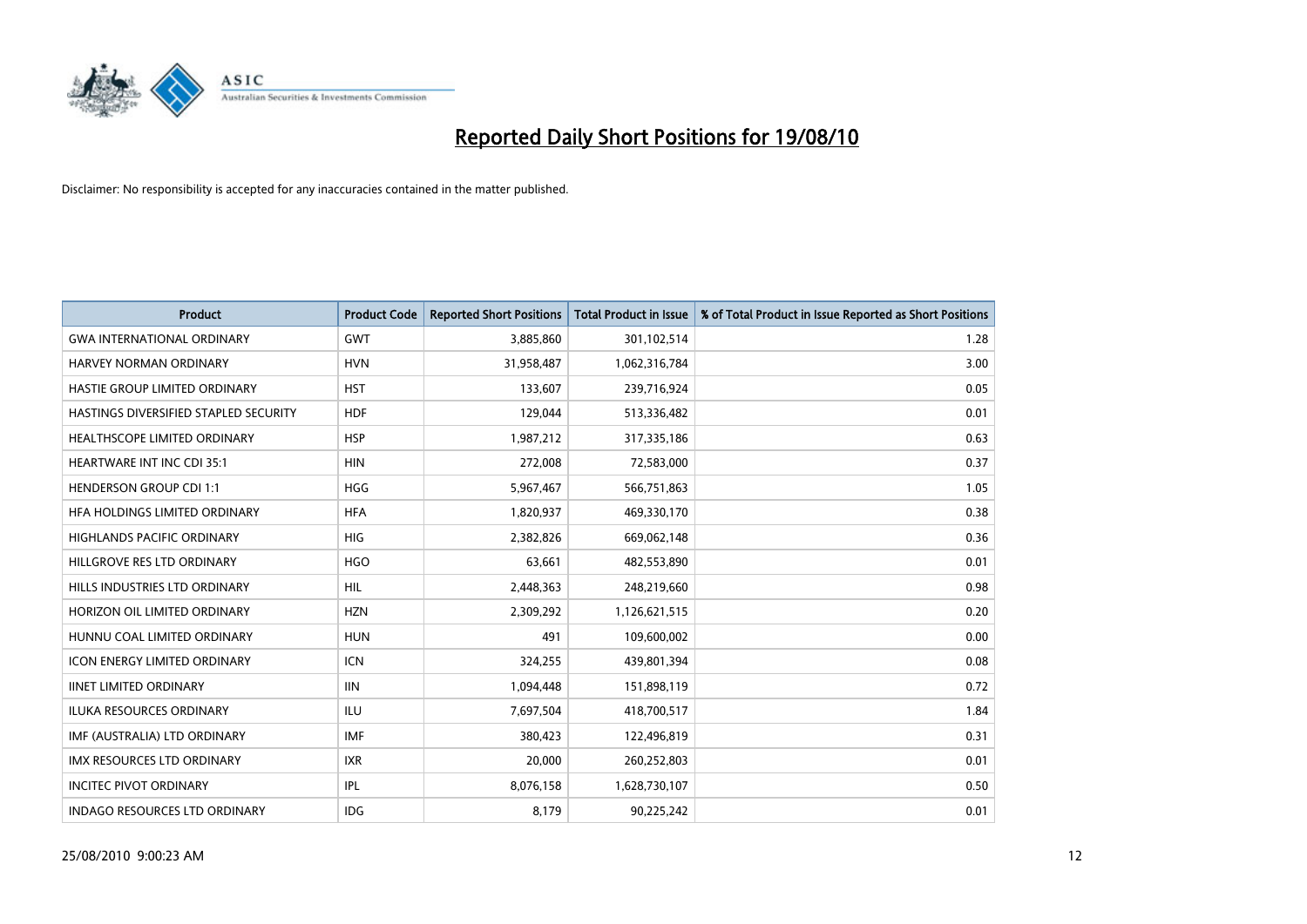

| <b>Product</b>                         | <b>Product Code</b> | <b>Reported Short Positions</b> | <b>Total Product in Issue</b> | % of Total Product in Issue Reported as Short Positions |
|----------------------------------------|---------------------|---------------------------------|-------------------------------|---------------------------------------------------------|
| <b>INDEPENDENCE GROUP ORDINARY</b>     | <b>IGO</b>          | 94,979                          | 113,813,539                   | 0.08                                                    |
| <b>INDOPHIL RESOURCES ORDINARY</b>     | <b>IRN</b>          | 289,850                         | 423,428,803                   | 0.06                                                    |
| <b>INDUSTREA LIMITED ORDINARY</b>      | IDL                 | 1,521,558                       | 956,668,877                   | 0.15                                                    |
| INFIGEN ENERGY STAPLED SECURITIES      | <b>IFN</b>          | 5,627,587                       | 760,374,428                   | 0.74                                                    |
| ING INDUSTRIAL FUND UNITS              | <b>IIF</b>          | 7,358,468                       | 2,592,249,647                 | 0.27                                                    |
| ING OFFICE FUND STAPLED SECURITIES     | <b>IOF</b>          | 774,196                         | 2,729,071,212                 | 0.02                                                    |
| ING RE COM GROUP STAPLED SECURITIES    | <b>ILF</b>          | 9.075                           | 441,029,194                   | 0.00                                                    |
| <b>INSURANCE AUSTRALIA ORDINARY</b>    | IAG                 | 2,411,269                       | 2,078,994,021                 | 0.10                                                    |
| INTEGRA MINING LTD. ORDINARY           | <b>IGR</b>          | 1,621,055                       | 755,792,394                   | 0.21                                                    |
| <b>INTOLL GROUP STAPLED SECURITIES</b> | <b>ITO</b>          | 737,765                         | 2,261,732,048                 | 0.03                                                    |
| <b>INTREPID MINES ORDINARY</b>         | <b>IAU</b>          | 91,942                          | 429,946,319                   | 0.02                                                    |
| <b>INVOCARE LIMITED ORDINARY</b>       | <b>IVC</b>          | 1,093,300                       | 102,069,091                   | 1.07                                                    |
| ION LIMITED ORDINARY                   | <b>ION</b>          | 164,453                         | 256,365,105                   | 0.06                                                    |
| <b>IOOF HOLDINGS LTD ORDINARY</b>      | <b>IFL</b>          | 1,635,966                       | 229,794,395                   | 0.69                                                    |
| <b>IRESS MARKET TECH. ORDINARY</b>     | <b>IRE</b>          | 1,502,208                       | 126,018,142                   | 1.18                                                    |
| <b>IRON ORE HOLDINGS ORDINARY</b>      | <b>IOH</b>          | 46,361                          | 135,380,683                   | 0.03                                                    |
| <b>ISHARES MSCI EAFE CDI 1:1</b>       | <b>IVE</b>          | 78,119                          | 590,400,000                   | 0.01                                                    |
| ISHARES MSCI EM MKTS CDI 1:1           | <b>IEM</b>          | 22,167                          | 425,700,000                   | 0.01                                                    |
| <b>ISOFT GROUP LIMITED ORDINARY</b>    | <b>ISF</b>          | 15,475,680                      | 1,050,497,291                 | 1.47                                                    |
| <b>IVANHOE AUSTRALIA ORDINARY</b>      | <b>IVA</b>          | 940.823                         | 321,055,953                   | 0.30                                                    |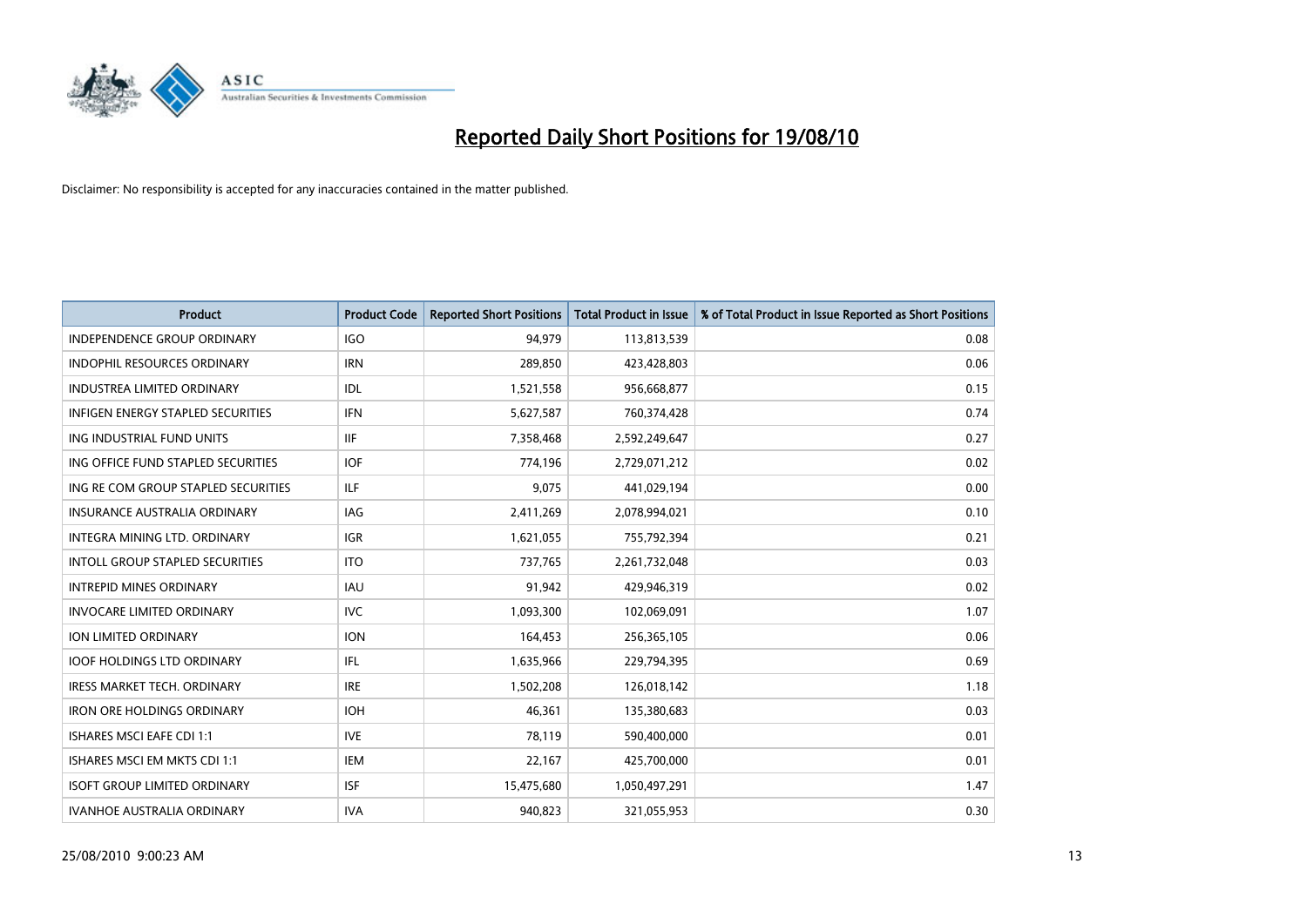

| <b>Product</b>                                  | <b>Product Code</b> | <b>Reported Short Positions</b> | <b>Total Product in Issue</b> | % of Total Product in Issue Reported as Short Positions |
|-------------------------------------------------|---------------------|---------------------------------|-------------------------------|---------------------------------------------------------|
| <b>JABIRU METALS LTD ORDINARY</b>               | <b>JML</b>          | 490,181                         | 552,619,180                   | 0.08                                                    |
| <b>JAMES HARDIE INDUST CHESS DEPOSITARY INT</b> | <b>IHX</b>          | 14,272,572                      | 435,438,790                   | 3.27                                                    |
| <b>JAMESON RESOURCES ORDINARY</b>               | <b>JAL</b>          | 1,600,000                       | 63,885,910                    | 2.50                                                    |
| <b>JB HI-FI LIMITED ORDINARY</b>                | <b>IBH</b>          | 5,416,784                       | 108,611,033                   | 4.98                                                    |
| <b>KAGARA LTD ORDINARY</b>                      | KZL                 | 5,424,015                       | 674,489,717                   | 0.80                                                    |
| KAROON GAS AUSTRALIA ORDINARY                   | <b>KAR</b>          | 180,951                         | 177,546,198                   | 0.09                                                    |
| KATHMANDU HOLD LTD ORDINARY                     | <b>KMD</b>          | 968,017                         | 200,000,000                   | 0.48                                                    |
| <b>KEYBRIDGE CAPITAL ORDINARY</b>               | <b>KBC</b>          | 5,999                           | 172,070,564                   | 0.00                                                    |
| KIMBERLEY METALS LTD ORDINARY                   | KBL                 | 2,609                           | 94,490,816                    | 0.00                                                    |
| KINGSGATE CONSOLID, ORDINARY                    | <b>KCN</b>          | 373,875                         | 100,734,116                   | 0.35                                                    |
| LEIGHTON HOLDINGS ORDINARY                      | LEI                 | 2,798,721                       | 300,692,299                   | 0.91                                                    |
| LEND LEASE GROUP UNIT/ORD STAPLED               | LLC                 | 369,887                         | 565,558,754                   | 0.06                                                    |
| LIHIR GOLD LIMITED. ORDINARY                    | LGL                 | 12,048,573                      | 2,368,729,935                 | 0.51                                                    |
| LINC ENERGY LTD ORDINARY                        | <b>LNC</b>          | 578,223                         | 494,947,572                   | 0.12                                                    |
| LYNAS CORPORATION ORDINARY                      | <b>LYC</b>          | 16,351,410                      | 1,656,249,093                 | 0.98                                                    |
| MAC SERVICES (THE) ORDINARY                     | <b>MSL</b>          | 5.033                           | 165,966,692                   | 0.00                                                    |
| MACARTHUR COAL ORDINARY                         | <b>MCC</b>          | 661,554                         | 254,333,109                   | 0.25                                                    |
| <b>MACMAHON HOLDINGS ORDINARY</b>               | <b>MAH</b>          | 7,586,917                       | 733,711,705                   | 1.03                                                    |
| MACO ATLAS ROADS GRP ORDINARY STAPLED           | <b>MOA</b>          | 3,646,332                       | 452,345,907                   | 0.81                                                    |
| MACQUARIE GROUP LTD ORDINARY                    | <b>MOG</b>          | 4,619,258                       | 345,495,939                   | 1.35                                                    |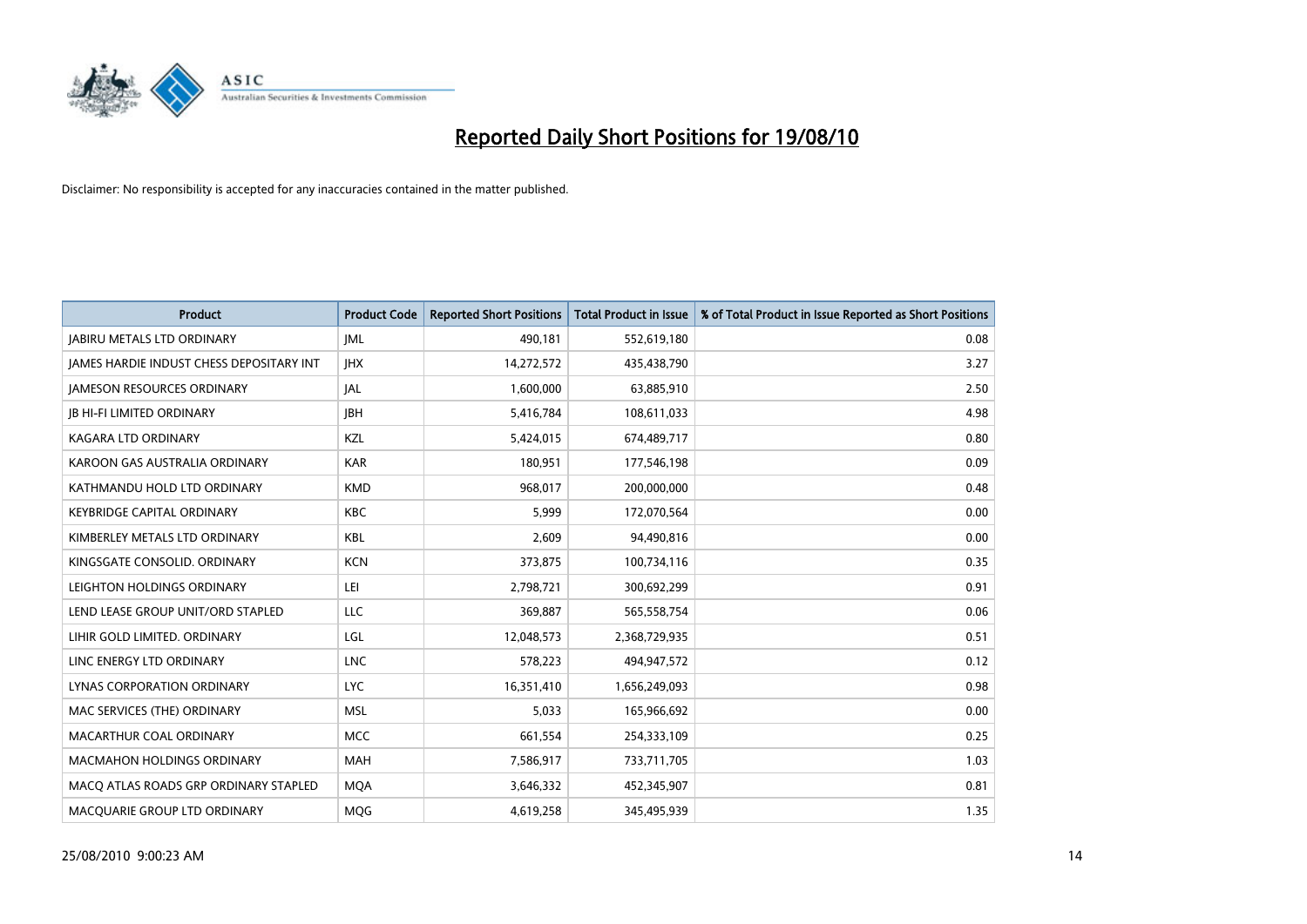

| <b>Product</b>                   | <b>Product Code</b> | <b>Reported Short Positions</b> | <b>Total Product in Issue</b> | % of Total Product in Issue Reported as Short Positions |
|----------------------------------|---------------------|---------------------------------|-------------------------------|---------------------------------------------------------|
| <b>MANTRA RESOURCES ORDINARY</b> | <b>MRU</b>          | 17,335                          | 130,229,188                   | 0.01                                                    |
| MAP GROUP STAPLED US PROHIBIT.   | <b>MAP</b>          | 6,420,468                       | 1,861,210,782                 | 0.34                                                    |
| <b>MARION ENERGY ORDINARY</b>    | <b>MAE</b>          | 374.994                         | 429,822,043                   | 0.09                                                    |
| MCPHERSON'S LTD ORDINARY         | <b>MCP</b>          | 8,228                           | 71,651,758                    | 0.01                                                    |
| MEDUSA MINING LTD ORDINARY       | <b>MML</b>          | 15,615                          | 187,584,911                   | 0.00                                                    |
| MELBOURNE IT LIMITED ORDINARY    | <b>MLB</b>          | 160,657                         | 79,572,767                    | 0.20                                                    |
| MEO AUSTRALIA LTD ORDINARY       | <b>MEO</b>          | 174,459                         | 477,220,955                   | 0.03                                                    |
| <b>MERMAID MARINE ORDINARY</b>   | <b>MRM</b>          | 204,195                         | 186,884,825                   | 0.10                                                    |
| MESOBLAST LIMITED ORDINARY       | <b>MSB</b>          | 161                             | 154,880,556                   | 0.00                                                    |
| METALS X LIMITED ORDINARY        | <b>MLX</b>          | 326,940                         | 1,365,661,782                 | 0.03                                                    |
| METCASH LIMITED ORDINARY         | <b>MTS</b>          | 18,042,082                      | 767,055,221                   | 2.35                                                    |
| METGASCO LIMITED ORDINARY        | <b>MEL</b>          | 235,435                         | 250,803,468                   | 0.09                                                    |
| MICLYN EXP OFFSHR ORDINARY       | <b>MIO</b>          | 199,999                         | 271,700,000                   | 0.07                                                    |
| MINARA RESOURCES ORDINARY        | <b>MRE</b>          | 3,185,842                       | 1,167,783,517                 | 0.26                                                    |
| MINCOR RESOURCES NL ORDINARY     | <b>MCR</b>          | 589,860                         | 200,184,686                   | 0.28                                                    |
| MINERAL DEPOSITS ORDINARY        | <b>MDL</b>          | 1,069,555                       | 580,576,525                   | 0.17                                                    |
| MINERAL RESOURCES. ORDINARY      | <b>MIN</b>          | 334,758                         | 166,853,768                   | 0.19                                                    |
| MIRABELA NICKEL LTD ORDINARY     | <b>MBN</b>          | 6,895,714                       | 367, 162, 725                 | 1.85                                                    |
| MIRVAC GROUP STAPLED SECURITIES  | <b>MGR</b>          | 3,253,764                       | 3,415,314,823                 | 0.09                                                    |
| MITCHELL COMMUNITCA. ORDINARY    | <b>MCU</b>          | 18,446                          | 301,761,208                   | 0.01                                                    |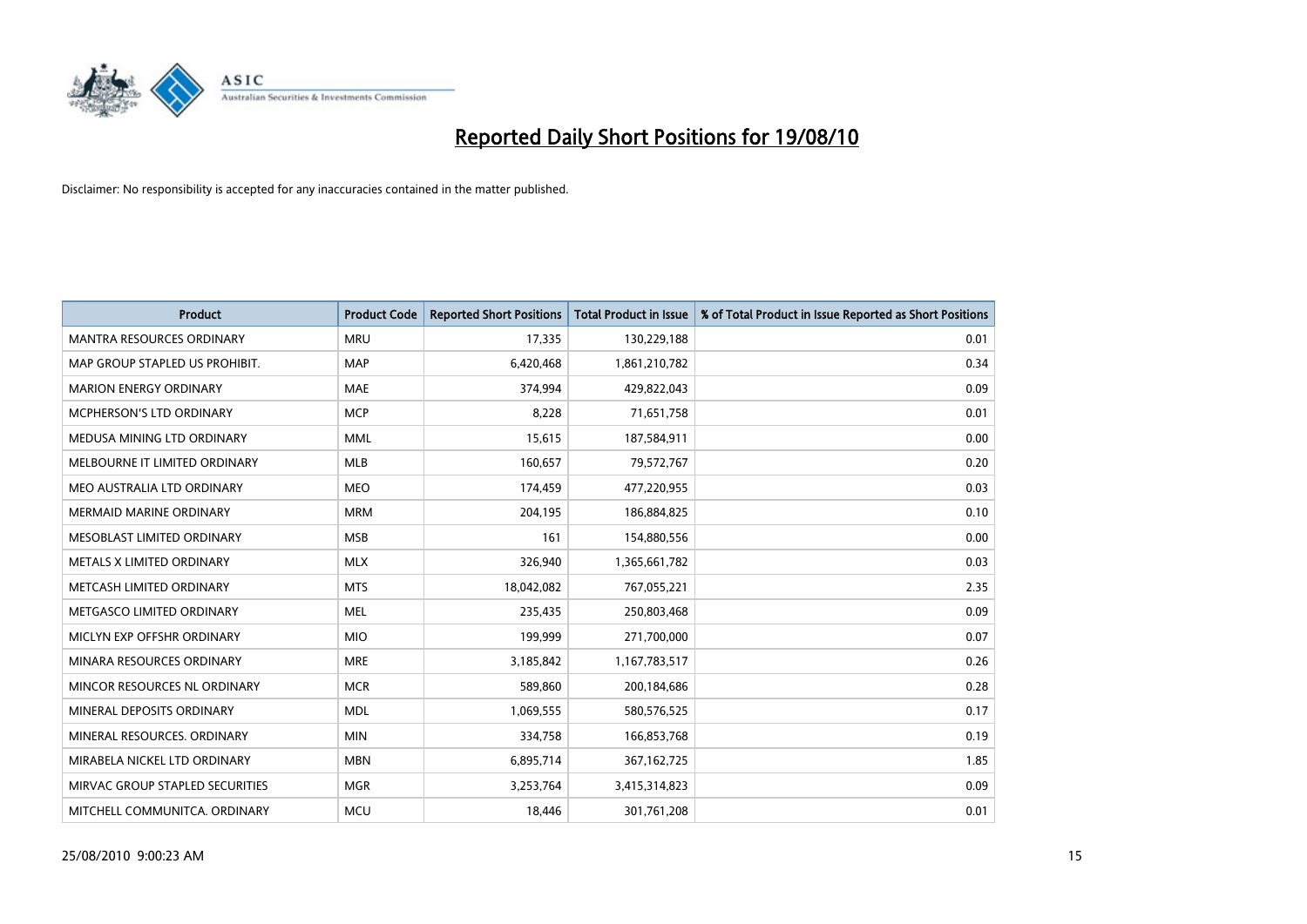

| <b>Product</b>                    | <b>Product Code</b> | <b>Reported Short Positions</b> | Total Product in Issue | % of Total Product in Issue Reported as Short Positions |
|-----------------------------------|---------------------|---------------------------------|------------------------|---------------------------------------------------------|
| MOLOPO ENERGY LTD ORDINARY        | <b>MPO</b>          | 241,108                         | 250,972,584            | 0.10                                                    |
| MONADELPHOUS GROUP ORDINARY       | <b>MND</b>          | 1,252,577                       | 86,459,327             | 1.45                                                    |
| MOSAIC OIL NL ORDINARY            | <b>MOS</b>          | 41,742                          | 821,710,775            | 0.01                                                    |
| <b>MOUNT GIBSON IRON ORDINARY</b> | <b>MGX</b>          | 2,179,810                       | 1,079,570,693          | 0.19                                                    |
| MURCHISON METALS LTD ORDINARY     | <b>MMX</b>          | 2,825,702                       | 435,384,268            | 0.64                                                    |
| MYER HOLDINGS LTD ORDINARY        | <b>MYR</b>          | 15,407,994                      | 581,517,884            | 2.63                                                    |
| <b>MYSTATE LIMITED ORDINARY</b>   | <b>MYS</b>          | 1,400                           | 67,411,055             | 0.00                                                    |
| NATIONAL AUST. BANK ORDINARY      | <b>NAB</b>          | 8,710,453                       | 2,133,245,479          | 0.40                                                    |
| NAVITAS LIMITED ORDINARY          | <b>NVT</b>          | 841,332                         | 342,361,526            | 0.24                                                    |
| NEPTUNE MARINE ORDINARY           | <b>NMS</b>          | 961,423                         | 429,842,672            | 0.21                                                    |
| NEW HOPE CORPORATION ORDINARY     | <b>NHC</b>          | 345,885                         | 830,230,549            | 0.05                                                    |
| NEWCREST MINING ORDINARY          | <b>NCM</b>          | 23,682,773                      | 483,499,363            | 4.89                                                    |
| NEWS CORP A NON-VOTING CDI        | <b>NWSLV</b>        | 500,430                         | 1,824,472,286          | 0.02                                                    |
| NEWS CORP B VOTING CDI            | <b>NWS</b>          | 7,578,046                       | 798,520,953            | 0.94                                                    |
| NEXBIS LIMITED ORDINARY           | <b>NBS</b>          | 63,733                          | 498,972,940            | 0.01                                                    |
| NEXUS ENERGY LIMITED ORDINARY     | <b>NXS</b>          | 4,820,900                       | 988,257,304            | 0.47                                                    |
| NIB HOLDINGS LIMITED ORDINARY     | <b>NHF</b>          | 466,188                         | 495,431,427            | 0.09                                                    |
| NICK SCALI LIMITED ORDINARY       | <b>NCK</b>          | 35,846                          | 81,000,000             | 0.04                                                    |
| NIDO PETROLEUM ORDINARY           | <b>NDO</b>          | 6,633,131                       | 1,080,658,378          | 0.61                                                    |
| NKWE PLATINUM 10C US COMMON       | <b>NKP</b>          | 55,766                          | 559,451,184            | 0.01                                                    |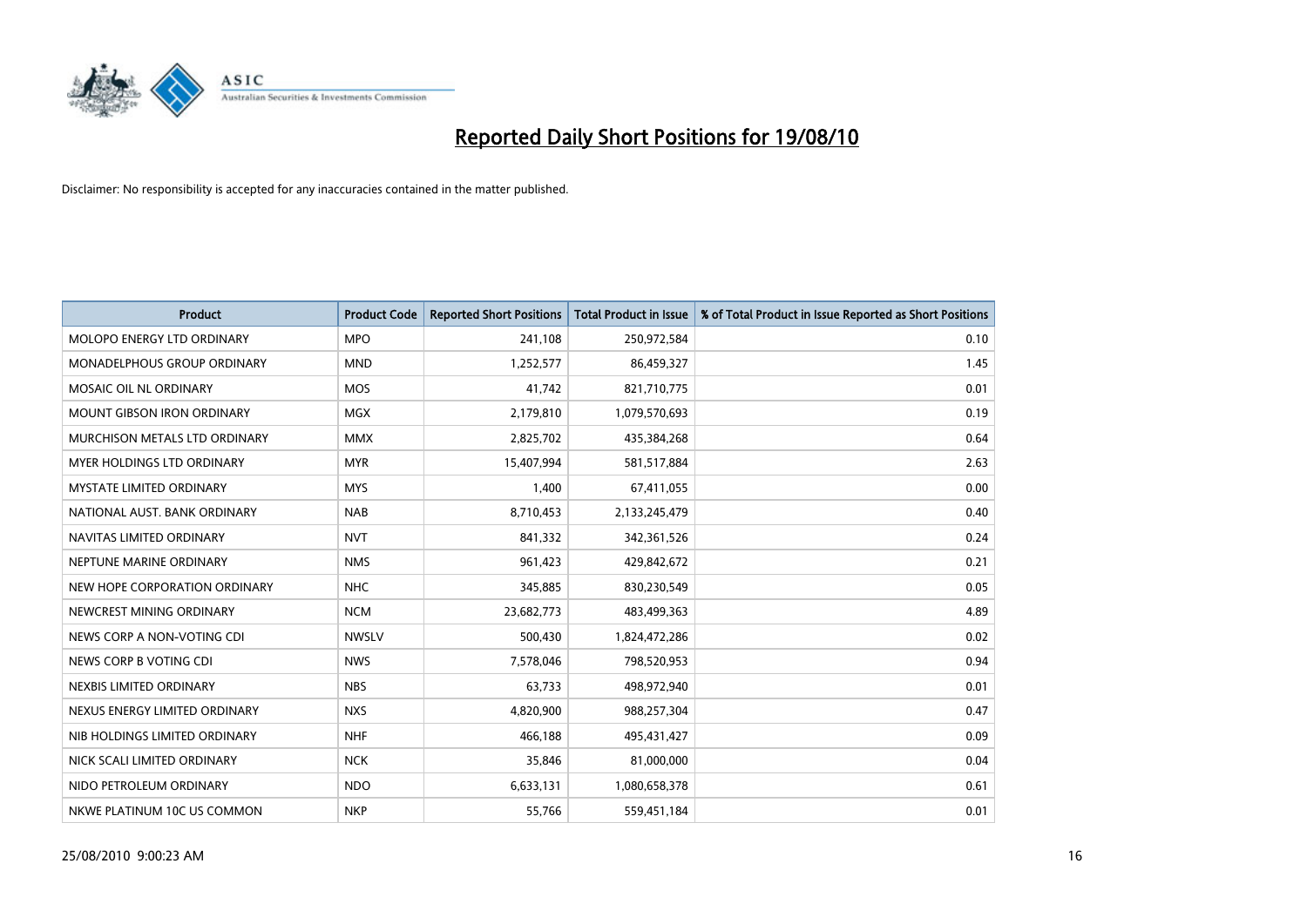

| <b>Product</b>                        | <b>Product Code</b> | <b>Reported Short Positions</b> | Total Product in Issue | % of Total Product in Issue Reported as Short Positions |
|---------------------------------------|---------------------|---------------------------------|------------------------|---------------------------------------------------------|
| NORTHERN CREST ORDINARY               | <b>NOC</b>          | 24,345                          | 116,074,781            | 0.02                                                    |
| NORTHERN IRON LTD ORDINARY            | <b>NFE</b>          | 777,229                         | 292,204,786            | 0.25                                                    |
| NORTHERN STAR ORDINARY                | <b>NST</b>          | 100,000                         | 254,837,288            | 0.04                                                    |
| NRW HOLDINGS LIMITED ORDINARY         | <b>NWH</b>          | 137,591                         | 251,223,000            | 0.05                                                    |
| NUFARM LIMITED ORDINARY               | <b>NUF</b>          | 3,017,279                       | 261,775,731            | 1.16                                                    |
| OAKTON LIMITED ORDINARY               | <b>OKN</b>          | 521,364                         | 91,997,235             | 0.56                                                    |
| OCEANAGOLD CORP. CHESS DEPOSITARY INT | <b>OGC</b>          | 448,139                         | 228,198,170            | 0.20                                                    |
| OCEANIA CAPITAL LTD ORDINARY          | <b>OCP</b>          | 2,500                           | 91,921,295             | 0.00                                                    |
| OIL SEARCH LTD ORDINARY               | OSH                 | 6,905,179                       | 1,308,279,222          | 0.51                                                    |
| OM HOLDINGS LIMITED ORDINARY          | OMH                 | 724,698                         | 498,485,150            | 0.15                                                    |
| ONESTEEL LIMITED ORDINARY             | OST                 | 4,298,512                       | 1,331,583,166          | 0.30                                                    |
| ORICA LIMITED ORDINARY                | ORI                 | 1,740,444                       | 362,100,430            | 0.46                                                    |
| ORIGIN ENERGY ORDINARY                | <b>ORG</b>          | 2,552,069                       | 880,731,872            | 0.27                                                    |
| OTTO ENERGY LIMITED ORDINARY          | OEL                 | 109,204                         | 1,134,540,071          | 0.01                                                    |
| OZ MINERALS ORDINARY                  | OZL                 | 68,985,928                      | 3,121,339,730          | 2.19                                                    |
| PACIFIC BRANDS ORDINARY               | <b>PBG</b>          | 7,784,401                       | 931,386,248            | 0.84                                                    |
| PALADIN ENERGY LTD ORDINARY           | PDN                 | 19,897,683                      | 717,892,802            | 2.77                                                    |
| PAN PACIFIC PETROL. ORDINARY          | PPP                 | 189,712                         | 588,612,110            | 0.03                                                    |
| PANAUST LIMITED ORDINARY              | <b>PNA</b>          | 11,183,947                      | 2,954,125,529          | 0.37                                                    |
| PANORAMIC RESOURCES ORDINARY          | PAN                 | 25,208                          | 205,262,842            | 0.01                                                    |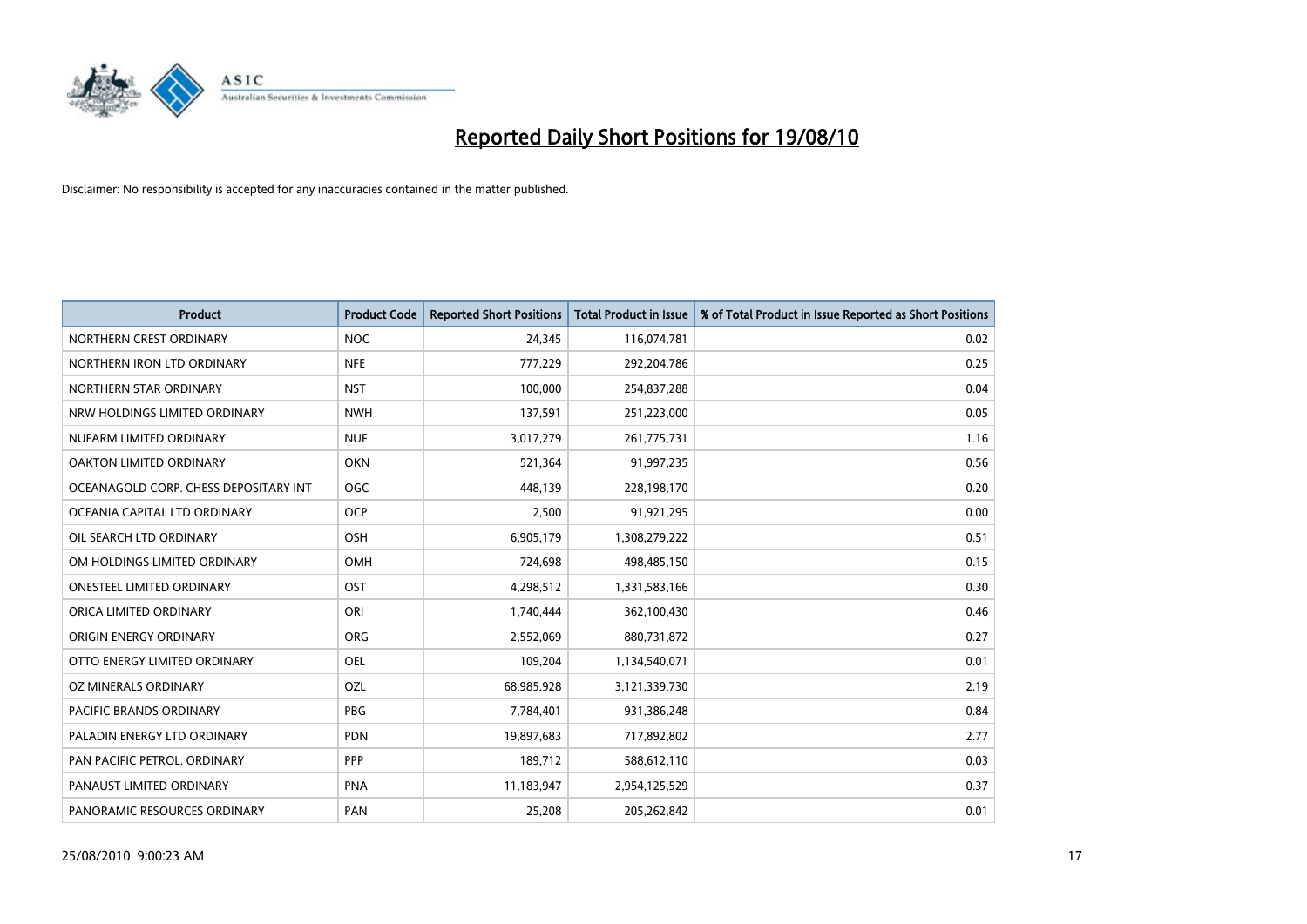

| <b>Product</b>                          | <b>Product Code</b> | <b>Reported Short Positions</b> | <b>Total Product in Issue</b> | % of Total Product in Issue Reported as Short Positions |
|-----------------------------------------|---------------------|---------------------------------|-------------------------------|---------------------------------------------------------|
| PAPERLINX LIMITED ORDINARY              | <b>PPX</b>          | 17,891,362                      | 603,580,761                   | 2.96                                                    |
| PAPERLINX SPS TRUST STEP UP PERP. PREF. | <b>PXUPA</b>        | 5,000                           | 2,850,000                     | 0.18                                                    |
| PATTIES FOODS LTD ORDINARY              | PFL                 |                                 | 138,908,853                   | 0.00                                                    |
| PEET LIMITED ORDINARY                   | <b>PPC</b>          | 568,948                         | 300,681,486                   | 0.19                                                    |
| PENINSULA MINERALS ORDINARY             | <b>PEN</b>          | 5,000                           | 1,629,749,898                 | 0.00                                                    |
| PERILYA LIMITED ORDINARY                | PEM                 | 1,013,854                       | 526,075,563                   | 0.19                                                    |
| PERPETUAL LIMITED ORDINARY              | PPT                 | 2,454,042                       | 43,417,478                    | 5.65                                                    |
| PERSEUS MINING LTD ORDINARY             | PRU                 | 131,083                         | 421,282,088                   | 0.03                                                    |
| PETSEC ENERGY ORDINARY                  | <b>PSA</b>          | 223,332                         | 231,283,622                   | 0.10                                                    |
| PHARMAXIS LTD ORDINARY                  | <b>PXS</b>          | 1,173,278                       | 225,721,734                   | 0.53                                                    |
| PHOTON GROUP LTD ORDINARY               | PGA                 | 1,150,366                       | 187,440,645                   | 0.61                                                    |
| PIKE RIVER COAL ORDINARY                | <b>PRC</b>          | 376,320                         | 405,301,433                   | 0.09                                                    |
| PLATINUM ASSET ORDINARY                 | <b>PTM</b>          | 3,337,771                       | 561,347,878                   | 0.58                                                    |
| PLATINUM AUSTRALIA ORDINARY             | <b>PLA</b>          | 5,758,769                       | 321,130,521                   | 1.77                                                    |
| PLATINUM CAPITAL LTD ORDINARY           | <b>PMC</b>          |                                 | 162,258,814                   | 0.00                                                    |
| PMP LIMITED ORDINARY                    | <b>PMP</b>          | 1,235,169                       | 335,338,483                   | 0.36                                                    |
| PORT BOUVARD LIMITED ORDINARY           | PBD                 | 6,754                           | 593,868,295                   | 0.00                                                    |
| PREMIER INVESTMENTS ORDINARY            | <b>PMV</b>          | 144,473                         | 155,030,045                   | 0.10                                                    |
| PRIMARY HEALTH CARE ORDINARY            | <b>PRY</b>          | 8,565,320                       | 491,428,342                   | 1.74                                                    |
| PRIME INFR GROUP. STAPLED SECURITIES    | PIH                 | 1,077,330                       | 351,776,795                   | 0.30                                                    |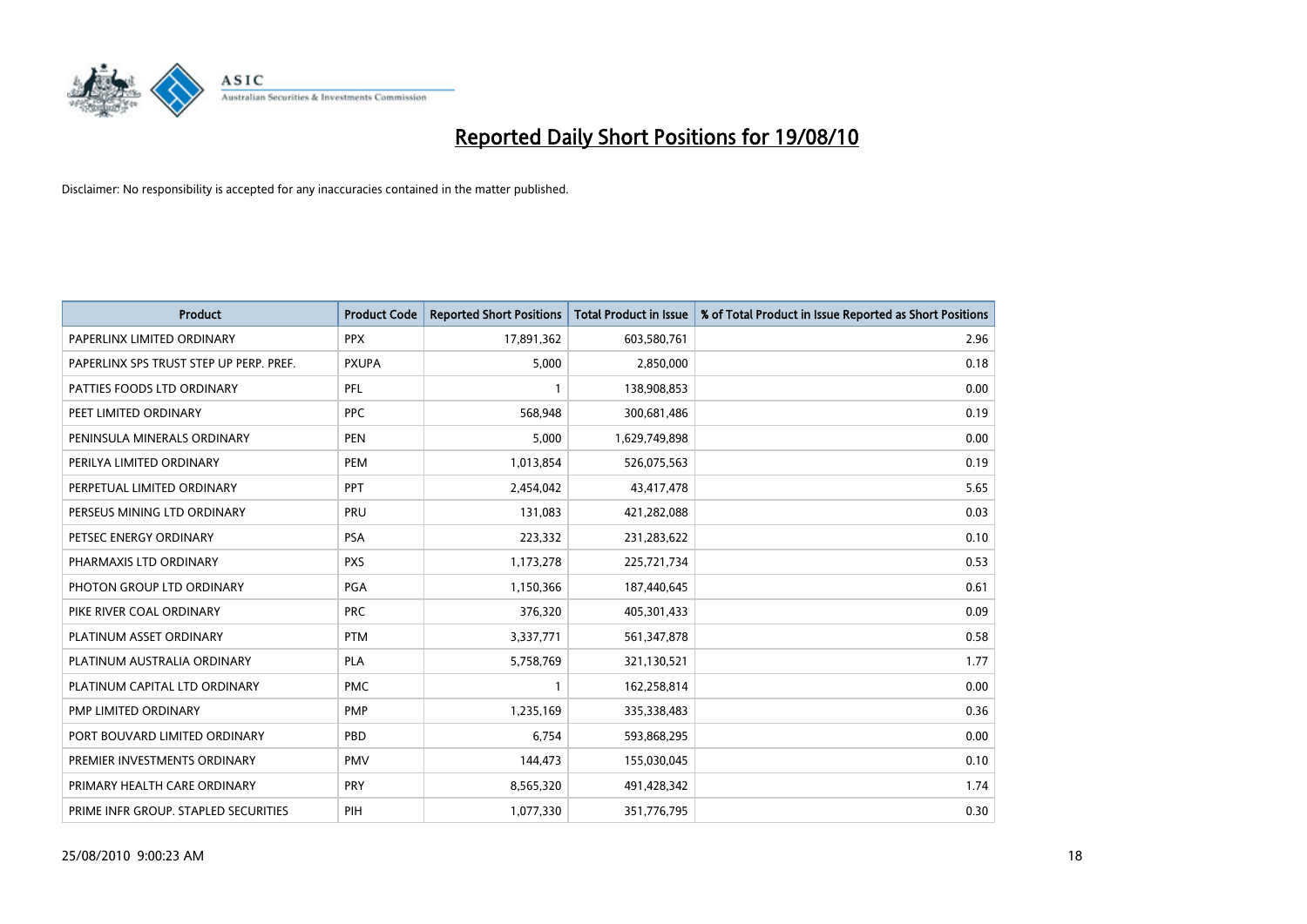

| <b>Product</b>                  | <b>Product Code</b> | <b>Reported Short Positions</b> | Total Product in Issue | % of Total Product in Issue Reported as Short Positions |
|---------------------------------|---------------------|---------------------------------|------------------------|---------------------------------------------------------|
| PRIME MEDIA GRP LTD ORDINARY    | PRT                 | 193,245                         | 366,330,303            | 0.05                                                    |
| PRIMEAG AUSTRALIA ORDINARY      | PAG                 | 360,339                         | 150,569,976            | 0.25                                                    |
| PROGEN PHARMACEUTIC ORDINARY    | PGL                 | 151,596                         | 24,709,097             | 0.61                                                    |
| PROGRAMMED ORDINARY             | <b>PRG</b>          | 374,365                         | 118,169,908            | 0.32                                                    |
| <b>PSIVIDA CORP CDI 1:1</b>     | <b>PVA</b>          | 6,878                           | 7,849,757              | 0.09                                                    |
| <b>QANTAS AIRWAYS ORDINARY</b>  | QAN                 | 28,344,927                      | 2,265,123,620          | 1.25                                                    |
| OBE INSURANCE GROUP ORDINARY    | <b>OBE</b>          | 21,051,261                      | 1,035,071,131          | 2.02                                                    |
| RAMELIUS RESOURCES ORDINARY     | <b>RMS</b>          | 12,533                          | 291,200,265            | 0.00                                                    |
| RAMSAY HEALTH CARE ORDINARY     | <b>RHC</b>          | 1,253,319                       | 202,081,252            | 0.61                                                    |
| RANGE RESOURCES LTD ORDINARY    | <b>RRS</b>          | 1,250,000                       | 1,052,019,983          | 0.12                                                    |
| <b>RCR TOMLINSON ORDINARY</b>   | <b>RCR</b>          | 68,067                          | 131,860,172            | 0.05                                                    |
| <b>REA GROUP ORDINARY</b>       | <b>REA</b>          | 2,687                           | 128,439,366            | 0.00                                                    |
| RED FORK ENERGY ORDINARY        | <b>RFE</b>          | 7,696                           | 139,535,000            | 0.01                                                    |
| REDFLEX HOLDINGS ORDINARY       | <b>RDF</b>          | 22,076                          | 110,010,757            | 0.02                                                    |
| REED RESOURCES LTD ORDINARY     | <b>RDR</b>          | 268,205                         | 192,271,768            | 0.14                                                    |
| REGIS RESOURCES ORDINARY        | <b>RRL</b>          | 234,915                         | 414,452,125            | 0.05                                                    |
| RESMED INC BONUS CDI DEF        | <b>RMDBN</b>        | 1,432,185                       | 760,000,000            | 0.18                                                    |
| RESMED INC CDI 10:1             | <b>RMD</b>          | 4,505,567                       | 772,670,160            | 0.56                                                    |
| <b>RESOLUTE MINING ORDINARY</b> | <b>RSG</b>          | 509,193                         | 392,736,732            | 0.15                                                    |
| RESOURCE GENERATION ORDINARY    | <b>RES</b>          | 157,911                         | 164,412,477            | 0.10                                                    |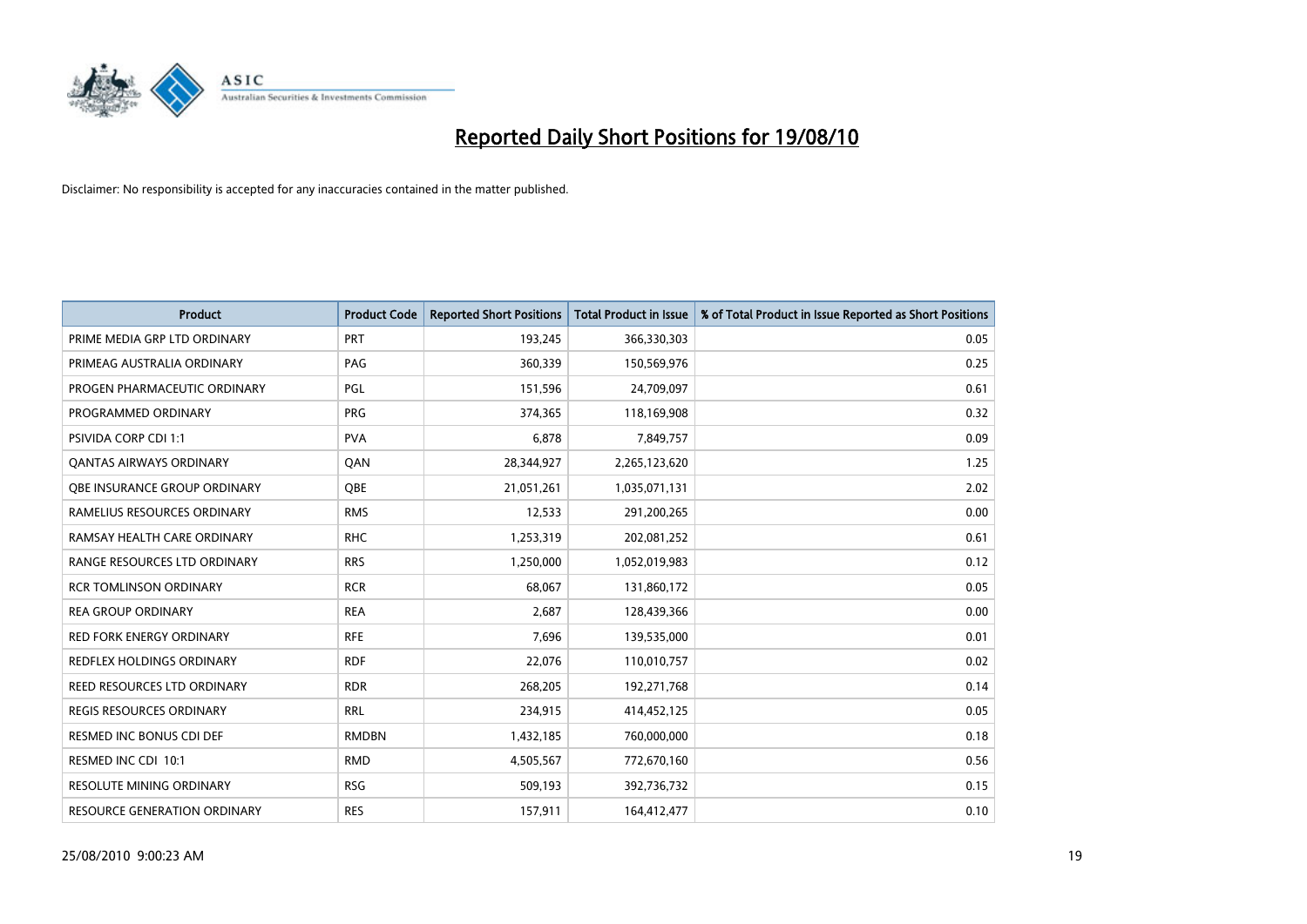

| <b>Product</b>                | <b>Product Code</b> | <b>Reported Short Positions</b> | <b>Total Product in Issue</b> | % of Total Product in Issue Reported as Short Positions |
|-------------------------------|---------------------|---------------------------------|-------------------------------|---------------------------------------------------------|
| REVERSE CORP LIMITED ORDINARY | <b>REF</b>          | 25,141                          | 92,382,175                    | 0.03                                                    |
| RHG LIMITED ORDINARY          | <b>RHG</b>          | 13,020                          | 317,910,688                   | 0.00                                                    |
| RIDLEY CORPORATION ORDINARY   | <b>RIC</b>          | 53.937                          | 307,817,071                   | 0.02                                                    |
| RIO TINTO LIMITED ORDINARY    | <b>RIO</b>          | 14,464,084                      | 606,831,240                   | 2.37                                                    |
| RIVERCITY MOTORWAY STAPLED    | <b>RCY</b>          | 4,204,803                       | 957,010,115                   | 0.43                                                    |
| RIVERSDALE MINING ORDINARY    | <b>RIV</b>          | 1,007,856                       | 236,013,688                   | 0.42                                                    |
| ROC OIL COMPANY ORDINARY      | <b>ROC</b>          | 1,214,459                       | 713,154,560                   | 0.17                                                    |
| SAI GLOBAL LIMITED ORDINARY   | SAI                 | 46,925                          | 192,253,351                   | 0.02                                                    |
| SALMAT LIMITED ORDINARY       | <b>SLM</b>          | 95,615                          | 159,131,983                   | 0.06                                                    |
| SANDFIRE RESOURCES ORDINARY   | <b>SFR</b>          | 41,997                          | 131,534,760                   | 0.03                                                    |
| <b>SANTOS LTD ORDINARY</b>    | <b>STO</b>          | 2,271,033                       | 832,568,323                   | 0.24                                                    |
| SARACEN MINERAL ORDINARY      | <b>SAR</b>          | 106,424                         | 491,818,083                   | 0.02                                                    |
| SEDGMAN LIMITED ORDINARY      | <b>SDM</b>          | 150,000                         | 205,986,681                   | 0.07                                                    |
| SEEK LIMITED ORDINARY         | <b>SEK</b>          | 4,881,052                       | 336,584,488                   | 1.42                                                    |
| SENETAS CORPORATION ORDINARY  | <b>SEN</b>          | 756,999                         | 461,522,263                   | 0.16                                                    |
| SERVCORP LIMITED ORDINARY     | SRV                 | 104,655                         | 98,440,807                    | 0.10                                                    |
| SERVICE STREAM ORDINARY       | <b>SSM</b>          | 344,663                         | 283,418,867                   | 0.12                                                    |
| SEVEN GROUP HOLDINGS ORDINARY | <b>SVW</b>          | 1,202,546                       | 305,410,281                   | 0.39                                                    |
| SIGMA PHARMACEUTICAL ORDINARY | <b>SIP</b>          | 10,009,750                      | 1,178,626,572                 | 0.85                                                    |
| SILEX SYSTEMS ORDINARY        | <b>SLX</b>          | 175,580                         | 149,506,391                   | 0.11                                                    |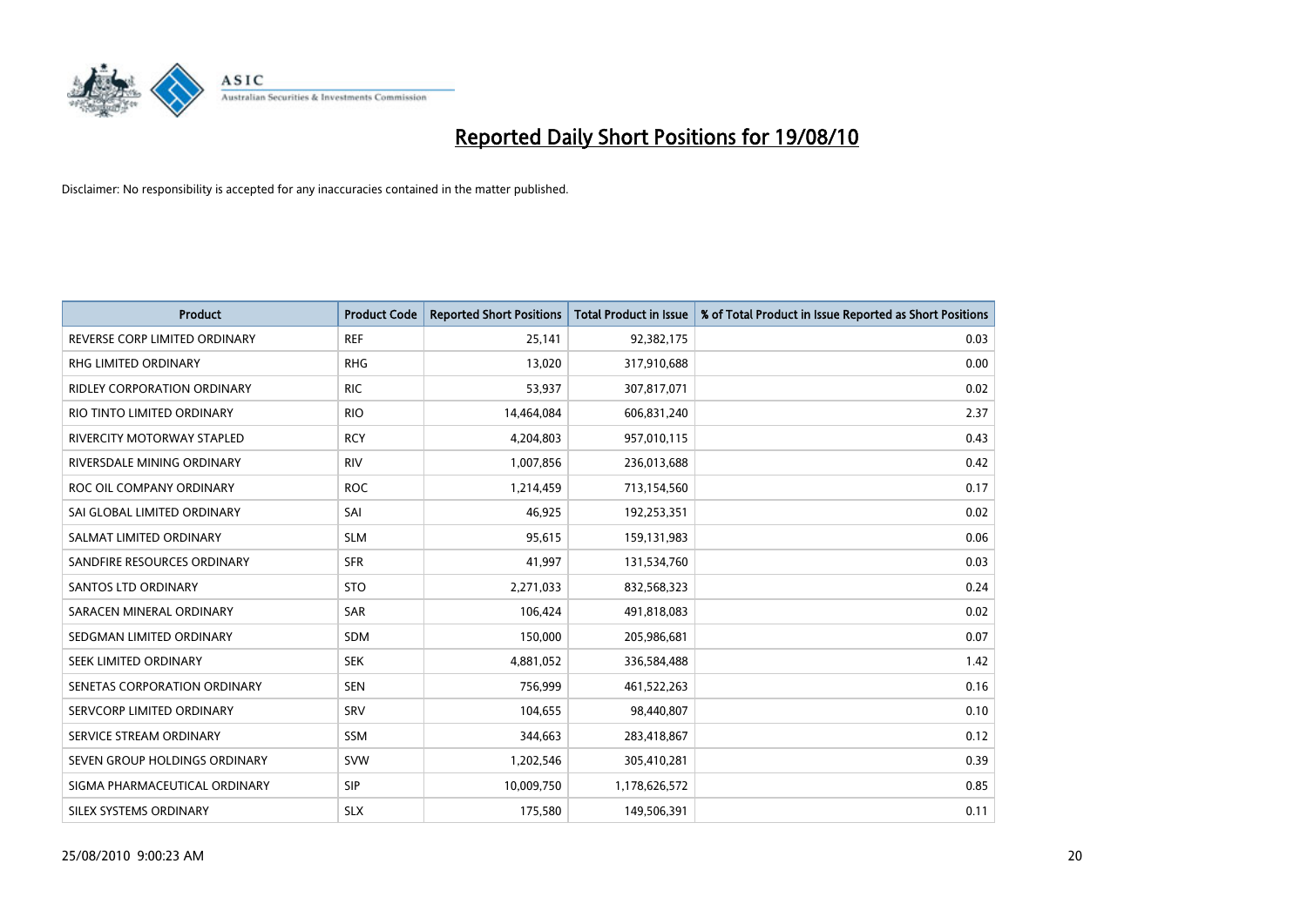

| <b>Product</b>                           | <b>Product Code</b> | <b>Reported Short Positions</b> | Total Product in Issue | % of Total Product in Issue Reported as Short Positions |
|------------------------------------------|---------------------|---------------------------------|------------------------|---------------------------------------------------------|
| SILVER LAKE RESOURCE ORDINARY            | <b>SLR</b>          | 108,363                         | 178,757,838            | 0.07                                                    |
| SIMS METAL MGMT LTD ORDINARY             | SGM                 | 2,025,811                       | 203,891,295            | 1.00                                                    |
| SINGAPORE TELECOMM. CHESS DEPOSITARY INT | SGT                 | 5,056,285                       | 404,134,884            | 1.27                                                    |
| SKILLED GROUP LTD ORDINARY               | <b>SKE</b>          | 115,610                         | 190,738,408            | 0.06                                                    |
| SKY CITY ENTERTAIN, ORDINARY             | <b>SKC</b>          | 7,238,269                       | 575,114,687            | 1.26                                                    |
| <b>SKY NETWORK ORDINARY</b>              | <b>SKT</b>          | 867,690                         | 389,139,785            | 0.22                                                    |
| SMS MANAGEMENT, ORDINARY                 | <b>SMX</b>          | 12,159                          | 67,182,500             | 0.02                                                    |
| SONIC HEALTHCARE ORDINARY                | <b>SHL</b>          | 3,881,184                       | 388,429,875            | 0.99                                                    |
| SOUL PATTINSON (W.H) ORDINARY            | SOL                 | 1,370                           | 238,640,580            | 0.00                                                    |
| SP AUSNET STAPLED SECURITIES             | <b>SPN</b>          | 5,919,556                       | 2,748,353,504          | 0.21                                                    |
| SPARK INFRASTRUCTURE STAPLED SECURITIES  | SKI                 | 6,532,558                       | 1,031,911,394          | 0.63                                                    |
| SPDR 200 FUND ETF UNITS                  | STW                 | 3,807                           | 58,028,081             | 0.01                                                    |
| SPECIALTY FASHION ORDINARY               | <b>SFH</b>          | 1,872,515                       | 190,964,693            | 0.98                                                    |
| SPHERE MINERALS LTD ORDINARY             | <b>SPH</b>          | 75,000                          | 171,348,151            | 0.04                                                    |
| SPOTLESS GROUP LTD ORDINARY              | <b>SPT</b>          | 841,311                         | 259,309,656            | 0.32                                                    |
| ST BARBARA LIMITED ORDINARY              | <b>SBM</b>          | 28,389,876                      | 1,953,168,407          | 1.45                                                    |
| STAGING CONNECTIONS ORDINARY             | <b>STG</b>          | 2,917,189                       | 783,175,134            | 0.37                                                    |
| STH AMERICAN COR LTD ORDINARY            | SAY                 | 9,200                           | 206,832,027            | 0.00                                                    |
| STHN CROSS MEDIA ORDINARY                | SXL                 | 115,353                         | 378,827,750            | 0.02                                                    |
| STOCKLAND UNITS/ORD STAPLED              | SGP                 | 13,731,146                      | 2,383,036,717          | 0.57                                                    |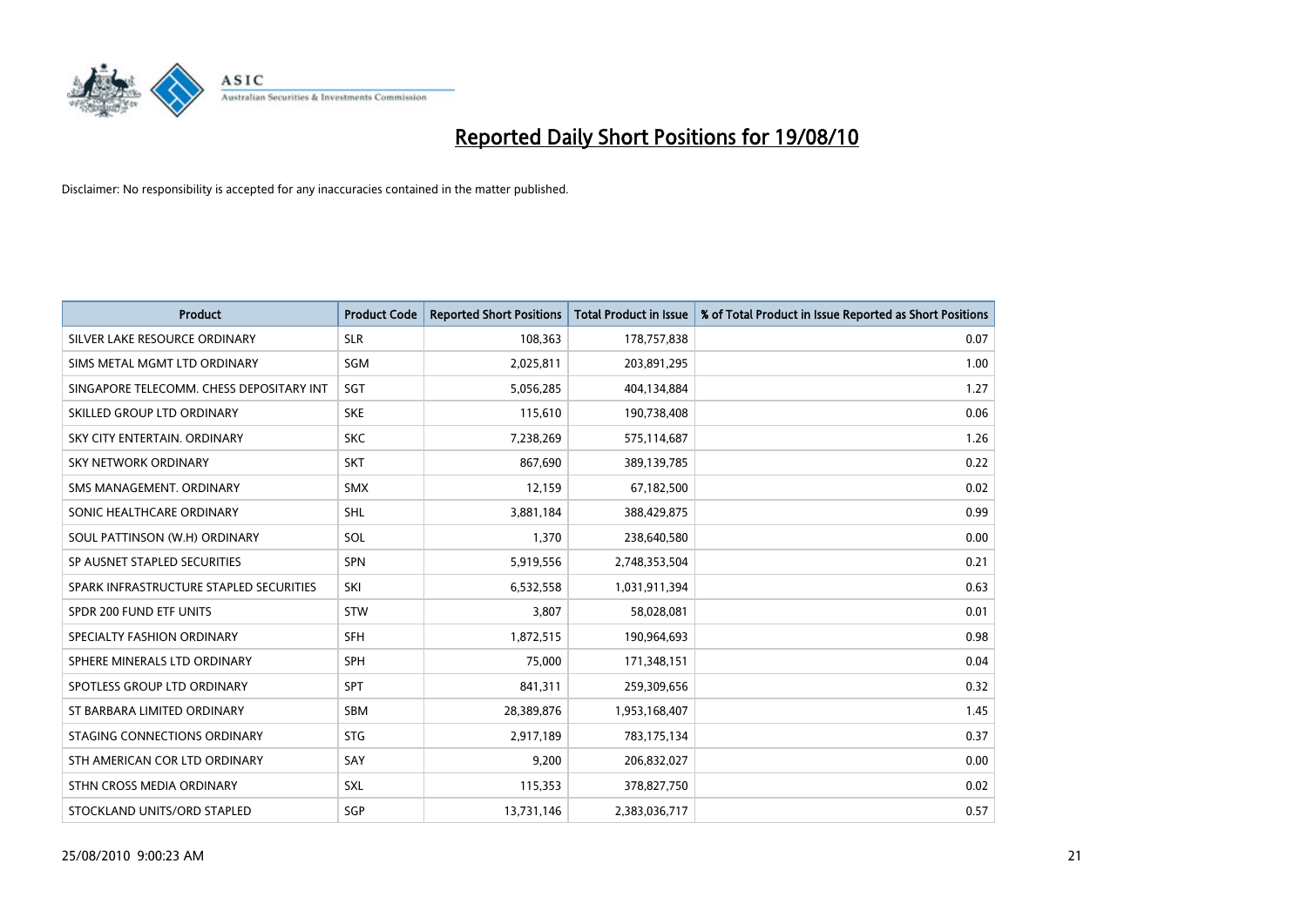

| <b>Product</b>                      | <b>Product Code</b> | <b>Reported Short Positions</b> | <b>Total Product in Issue</b> | % of Total Product in Issue Reported as Short Positions |
|-------------------------------------|---------------------|---------------------------------|-------------------------------|---------------------------------------------------------|
| STRAITS RESOURCES ORDINARY          | SRL                 | 3,366,452                       | 255,203,613                   | 1.32                                                    |
| STW COMMUNICATIONS ORDINARY         | <b>SGN</b>          | 429,544                         | 364,310,964                   | 0.11                                                    |
| SUNCORP-METWAY, ORDINARY            | <b>SUN</b>          | 1,349,376                       | 1,281,390,524                 | 0.08                                                    |
| SUNDANCE RESOURCES ORDINARY         | <b>SDL</b>          | 15,687,233                      | 2,709,995,932                 | 0.56                                                    |
| SUNLAND GROUP LTD ORDINARY          | <b>SDG</b>          | 169,756                         | 251,107,692                   | 0.06                                                    |
| SUPER CHEAP AUTO GRP ORDINARY       | <b>SUL</b>          | 283,952                         | 127,532,302                   | 0.22                                                    |
| SWICK MINING ORDINARY               | <b>SWK</b>          | 1,548                           | 236,724,970                   | 0.00                                                    |
| SYMEX HOLDINGS ORDINARY             | <b>SYM</b>          | 6,633                           | 125,037,628                   | 0.01                                                    |
| TABCORP HOLDINGS LTD ORDINARY       | <b>TAH</b>          | 13,233,355                      | 612,625,759                   | 2.17                                                    |
| <b>TALENT2 INTERNATION ORDINARY</b> | <b>TWO</b>          | $\overline{7}$                  | 141,174,846                   | 0.00                                                    |
| TALISMAN MINING ORDINARY            | <b>TLM</b>          | 3,750                           | 106,723,039                   | 0.00                                                    |
| TAP OIL LIMITED ORDINARY            | <b>TAP</b>          | 11,802                          | 156,485,921                   | 0.01                                                    |
| TASSAL GROUP LIMITED ORDINARY       | <b>TGR</b>          | 3,267,525                       | 144,197,882                   | 2.26                                                    |
| TATTS GROUP LTD ORDINARY            | <b>TTS</b>          | 6,887,473                       | 1,281,937,479                 | 0.54                                                    |
| <b>TECHNOLOGY ONE ORDINARY</b>      | <b>TNE</b>          | 53,248                          | 300,303,455                   | 0.02                                                    |
| TELECOM CORPORATION ORDINARY        | <b>TEL</b>          | 45,792,292                      | 1,920,694,831                 | 2.36                                                    |
| TELSTRA CORPORATION. ORDINARY       | <b>TLS</b>          | 91,682,861                      | 12,443,074,357                | 0.72                                                    |
| TEN NETWORK HOLDINGS ORDINARY       | <b>TEN</b>          | 7,135,107                       | 1,045,236,720                 | 0.68                                                    |
| TFS CORPORATION LTD ORDINARY        | <b>TFC</b>          | 69,729                          | 227,360,909                   | 0.03                                                    |
| THE REJECT SHOP ORDINARY            | <b>TRS</b>          | 10,375                          | 26,033,570                    | 0.04                                                    |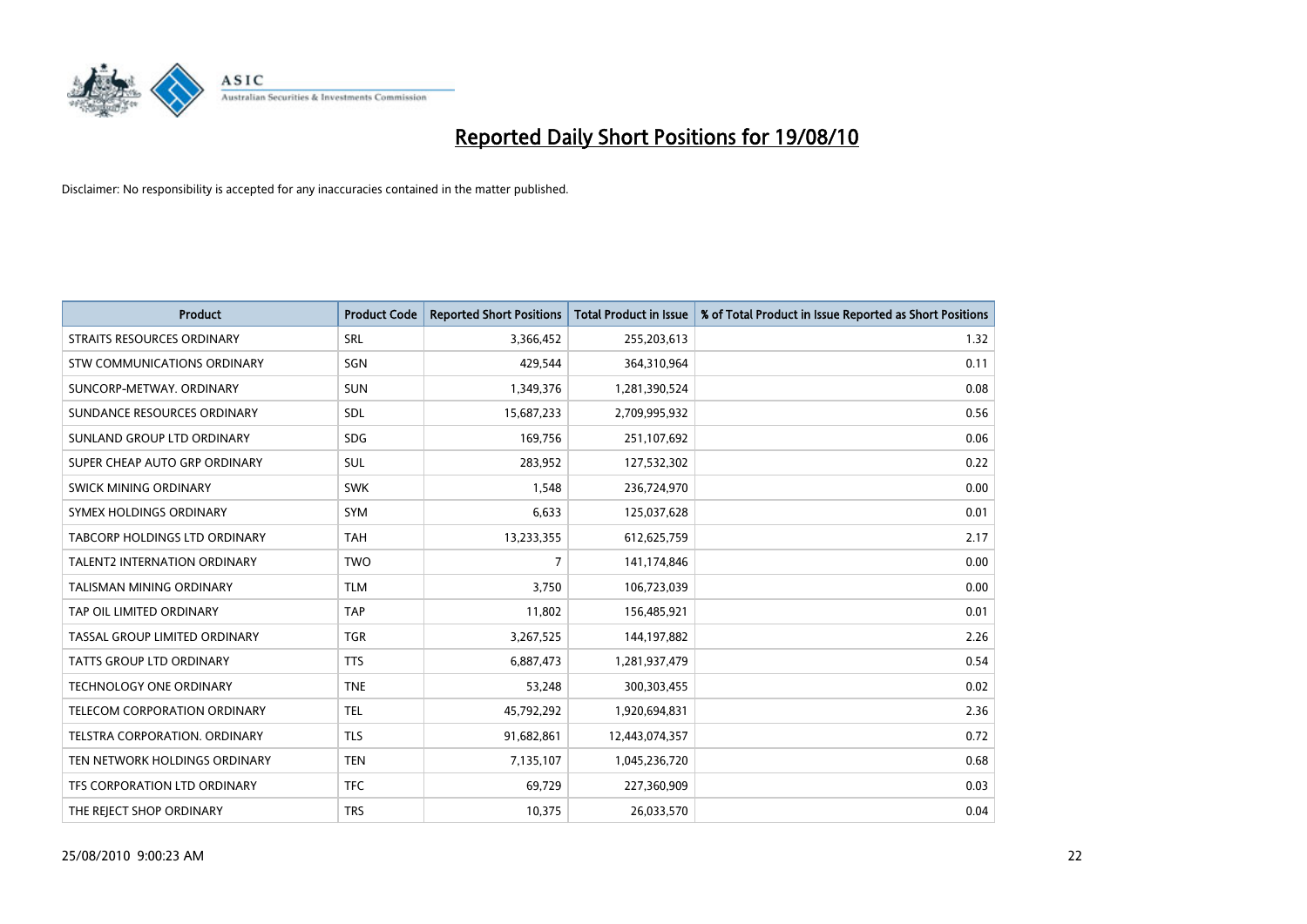

| <b>Product</b>                            | <b>Product Code</b> | <b>Reported Short Positions</b> | Total Product in Issue | % of Total Product in Issue Reported as Short Positions |
|-------------------------------------------|---------------------|---------------------------------|------------------------|---------------------------------------------------------|
| THOR MINING PLC CHESS DEPOSITARY          | <b>THR</b>          | 2,307                           | 245,247,701            | 0.00                                                    |
| THORN GROUP LIMITED ORDINARY              | <b>TGA</b>          | 2,360                           | 129,441,655            | 0.00                                                    |
| TIMBERCORP LIMITED ORDINARY               | <b>TIM</b>          | 2,752,682                       | 352,071,429            | 0.78                                                    |
| TISHMAN SPEYER UNITS                      | <b>TSO</b>          | 50,647                          | 338,440,904            | 0.01                                                    |
| TNG LIMITED ORDINARY                      | <b>TNG</b>          | 4,321                           | 258,055,076            | 0.00                                                    |
| TOLL HOLDINGS LTD ORDINARY                | <b>TOL</b>          | 9,089,836                       | 702,867,609            | 1.30                                                    |
| TORO ENERGY LIMITED ORDINARY              | <b>TOE</b>          | 35,404                          | 964,936,676            | 0.00                                                    |
| <b>TOWER AUSTRALIA ORDINARY</b>           | <b>TAL</b>          | 1,385,443                       | 415,928,881            | 0.32                                                    |
| TOWER LIMITED ORDINARY                    | <b>TWR</b>          | 689,519                         | 260,631,787            | 0.26                                                    |
| TOX FREE SOLUTIONS ORDINARY               | <b>TOX</b>          | 94,770                          | 91,765,500             | 0.09                                                    |
| TPG TELECOM LIMITED ORDINARY              | <b>TPM</b>          | 310,700                         | 767,849,104            | 0.04                                                    |
| TRANSFIELD SERV INFR STAPLED SECURITIES   | <b>TSI</b>          | 351,500                         | 432,184,488            | 0.08                                                    |
| TRANSFIELD SERVICES ORDINARY              | <b>TSE</b>          | 243,017                         | 414,278,904            | 0.06                                                    |
| TRANSPACIFIC INDUST, ORDINARY             | <b>TPI</b>          | 12,449,354                      | 960,638,735            | 1.28                                                    |
| TRANSURBAN GROUP TRIPLE STAPLED SEC.      | <b>TCL</b>          | 7,565,343                       | 1,414,667,986          | 0.53                                                    |
| TRINITY GROUP STAPLED SECURITIES          | <b>TCO</b>          | 3,419                           | 231,701,539            | 0.00                                                    |
| TROY RESOURCES NL ORDINARY                | <b>TRY</b>          | 117,240                         | 87,474,323             | 0.14                                                    |
| UGL LIMITED ORDINARY                      | UGL                 | 4,788,239                       | 165,928,705            | 2.85                                                    |
| <b>UXC LIMITED ORDINARY</b>               | <b>UXC</b>          | 678,611                         | 295,782,304            | 0.22                                                    |
| VALAD PROPERTY GROUP STAPLED US PROHIBIT. | <b>VPG</b>          | 4,709,882                       | 2,287,682,926          | 0.21                                                    |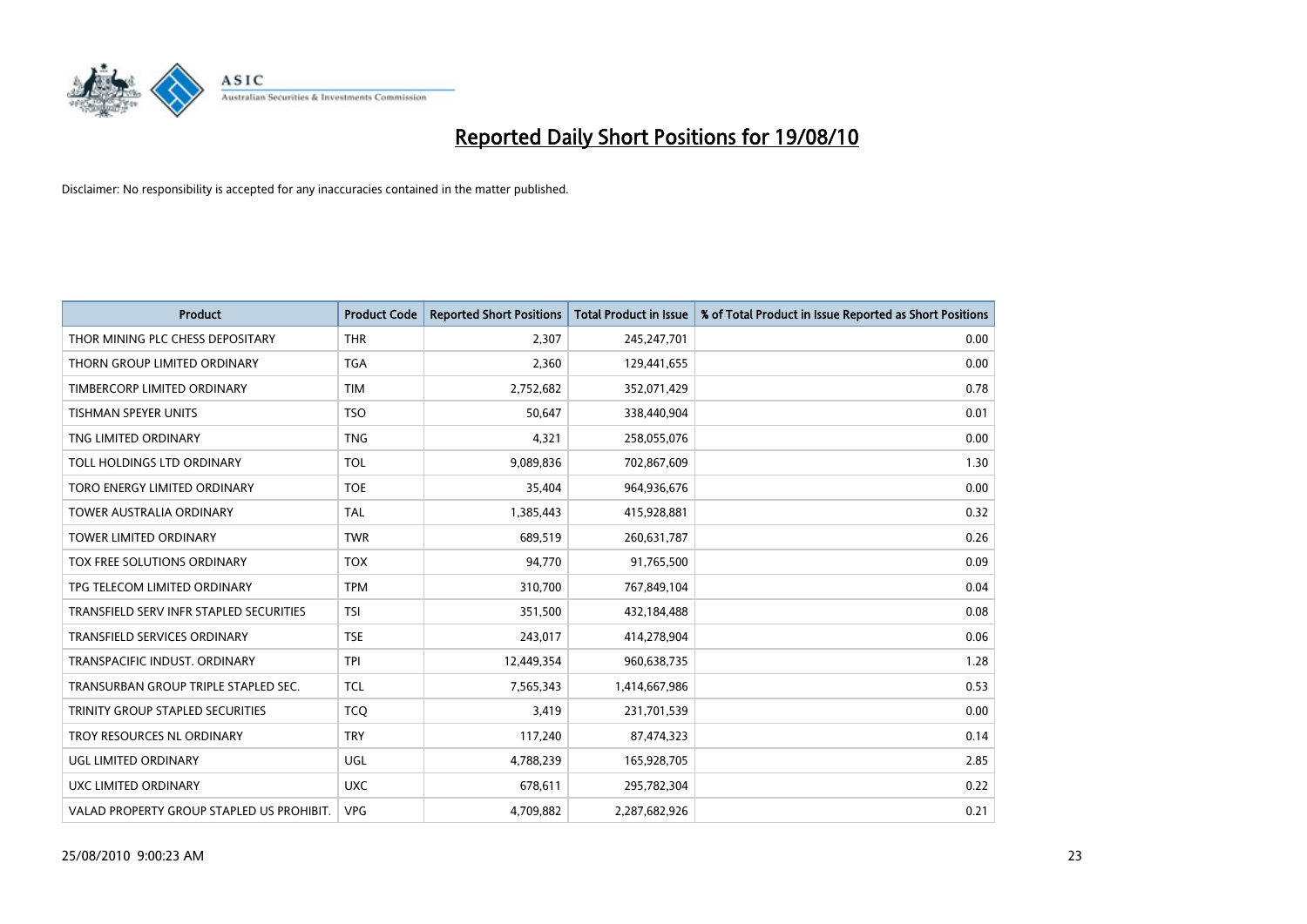

| <b>Product</b>                            | <b>Product Code</b> | <b>Reported Short Positions</b> | <b>Total Product in Issue</b> | % of Total Product in Issue Reported as Short Positions |
|-------------------------------------------|---------------------|---------------------------------|-------------------------------|---------------------------------------------------------|
| <b>VDM GROUP LIMITED ORDINARY</b>         | <b>VMG</b>          | 11,116                          | 195,613,088                   | 0.01                                                    |
| <b>VENTURE MINERALS ORDINARY</b>          | <b>VMS</b>          | 6,500                           | 168, 163, 334                 | 0.00                                                    |
| <b>VILLAGE ROADSHOW LTD ORDINARY</b>      | <b>VRL</b>          | 682                             | 114,217,649                   | 0.00                                                    |
| VILLAGE ROADSHOW LTD 'A' CLASS PREFERENCE | <b>VRLPA</b>        | 19,559                          | 52,235,451                    | 0.04                                                    |
| <b>VIRGIN BLUE HOLDINGS ORDINARY</b>      | <b>VBA</b>          | 15,981,889                      | 2,209,126,568                 | 0.72                                                    |
| <b>VISION GROUP HLDGS ORDINARY</b>        | <b>VGH</b>          | 78,000                          | 72,671,765                    | 0.11                                                    |
| <b>VITA GROUP LTD ORDINARY</b>            | <b>VTG</b>          | 75.190                          | 141,247,800                   | 0.05                                                    |
| VITERRA INC CDI 1:1                       | <b>VTA</b>          | 2,098                           | 68,629,939                    | 0.00                                                    |
| <b>WAREHOUSE GROUP ORDINARY</b>           | <b>WHS</b>          | 327,527                         | 311,195,868                   | 0.11                                                    |
| <b>WATPAC LIMITED ORDINARY</b>            | <b>WTP</b>          | 16,204                          | 181,326,206                   | 0.00                                                    |
| <b>WDS LIMITED ORDINARY</b>               | <b>WDS</b>          | 63,084                          | 143,107,458                   | 0.04                                                    |
| WEBJET LIMITED ORDINARY                   | <b>WEB</b>          | 92,388                          | 76,861,278                    | 0.13                                                    |
| <b>WESFARMERS LIMITED ORDINARY</b>        | <b>WES</b>          | 25,198,747                      | 1,005,169,707                 | 2.49                                                    |
| WESFARMERS LIMITED PARTIALLY PROTECTED    | <b>WESN</b>         | 4,362,969                       | 151,902,455                   | 2.87                                                    |
| WEST AUSTRALIAN NEWS ORDINARY             | <b>WAN</b>          | 6,242,226                       | 216,011,546                   | 2.88                                                    |
| WESTERN AREAS NL ORDINARY                 | <b>WSA</b>          | 5,666,007                       | 179,735,899                   | 3.16                                                    |
| WESTERN DESERT RES. ORDINARY              | <b>WDR</b>          | 948                             | 134,511,656                   | 0.00                                                    |
| WESTFIELD GROUP ORD/UNIT STAPLED SEC      | <b>WDC</b>          | 7,553,636                       | 2,307,773,663                 | 0.31                                                    |
| <b>WESTPAC BANKING CORP ORDINARY</b>      | <b>WBC</b>          | 18,270,680                      | 2,989,123,446                 | 0.59                                                    |
| WHITE ENERGY COMPANY ORDINARY             | <b>WEC</b>          | 1,613,536                       | 284,212,354                   | 0.56                                                    |